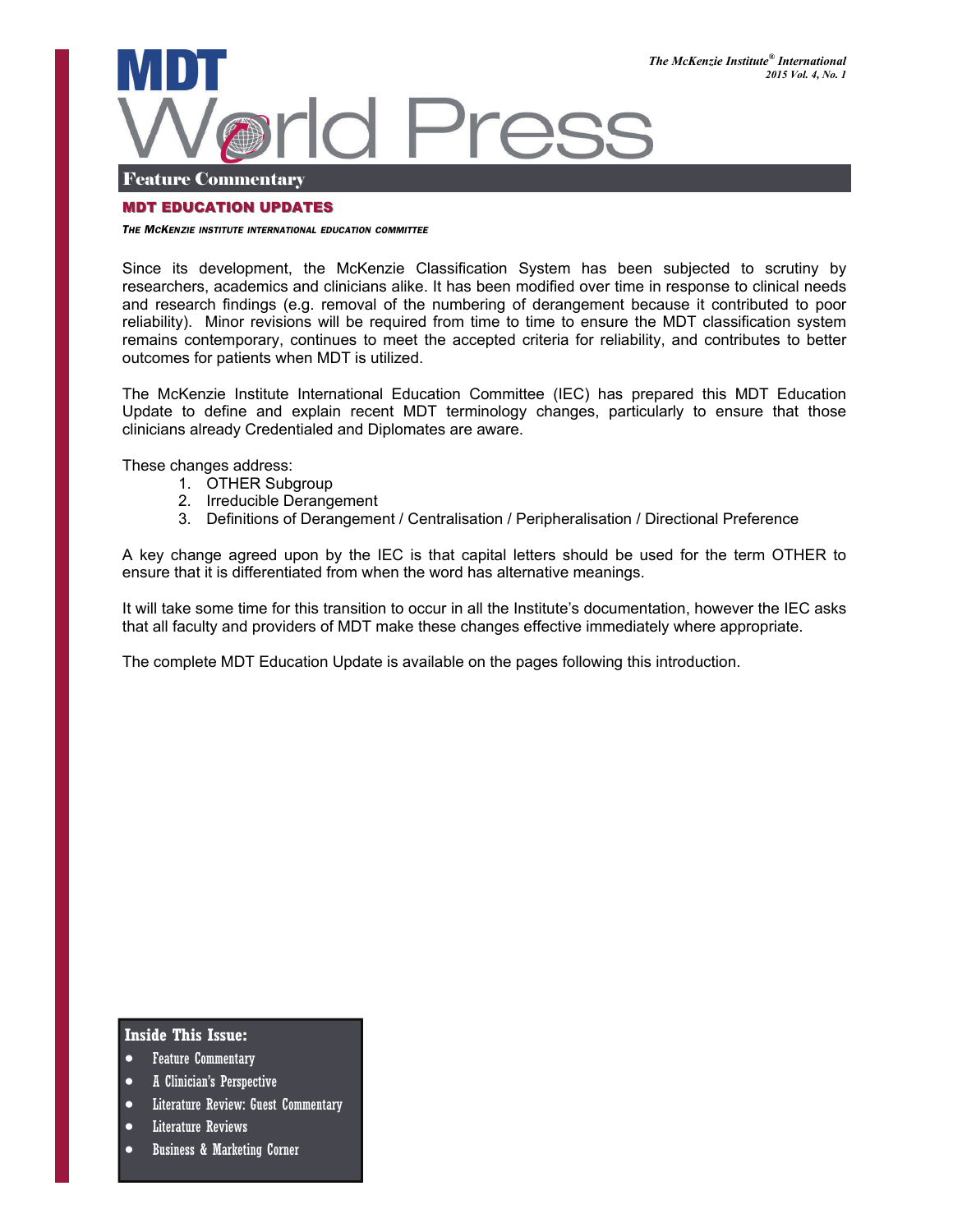

# MDT Education Updates

# **Background**

Since its development the McKenzie Classification system has been subjected to scrutiny by researchers, academics and clinicians alike. The MDT classification system has been modified over time in response to clinical needs and research findings (e.g. removal of the numbering of derangement because it contributed to poor reliability). Minor revisions will be required from time to time to ensure the MDT classification system remains contemporary, continues to meet the accepted criteria for reliability, and contributes to better outcomes for patients when MDT is utilized.

# **1. OTHER Subgroup**

A common criticism is that the MDT Classification system is not comprehensive and does not allow for classification of all patients within the biopsychosocial model. This arises in part from the lack of understanding from those external to the Institute, that the MDT classification system does have a  $4<sup>th</sup>$  category – OTHER However the criteria for the identification of the subgroups of Spinal or Extremity OTHER and the management of those patients is not currently well described in the MDT educational programme.

The use of MDT in the extremities has expanded the importance of OTHER to ensure that all patients with musculoskeletal symptoms can be classified, and the fact that MDT is a comprehensive system of classifying musculoskeletal conditions has been emphasized.

In response to these factors the focus on OTHER within the MDT classification system has been expanded. For both the Spine and the Extremities the subgroups of OTHER have been defined and criteria established (see Tables 1 and 2 on the following pages). The management of each subgroup will be determined by what is currently supported in the literature. It should be emphasised that classification into one of the OTHER subcategories only occurs when Derangement, Dysfunction and Postural syndromes have been excluded.

The teaching of the subgroups of OTHER will become an integral part of the McKenzie Institute International Education Programme and discussion on the management of the subgroups will be included in the Part C and D course. A summary article describing Extremity OTHER has been published and a similar article for the spine is being prepared to help ensure that non-MDT trained clinicians become aware of this development.

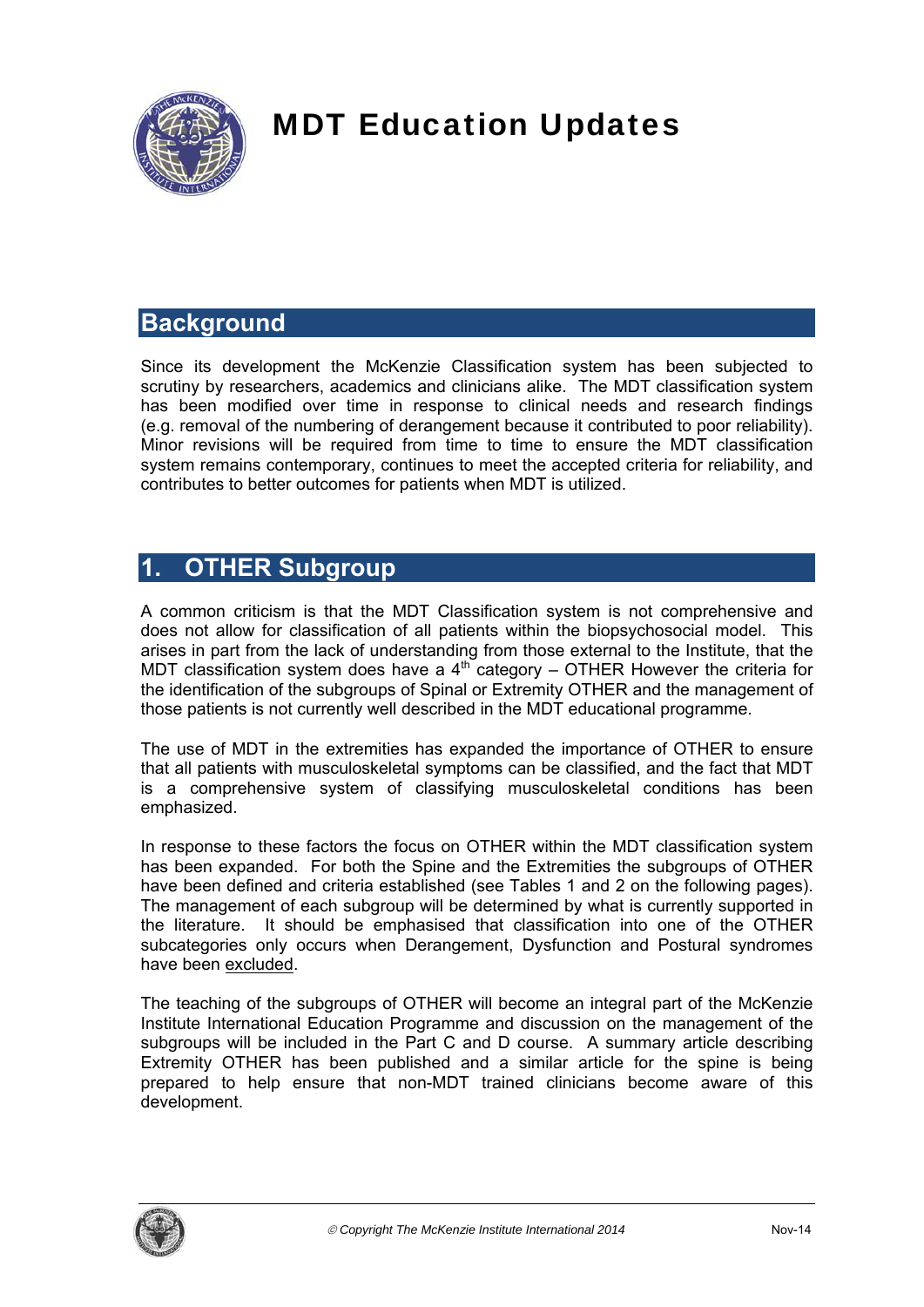# Table 1: McKenzie Classification: Spinal OTHER

| Serious Pathology (List is not exhaustive)  |                                                                                                                        |                                                         |  |
|---------------------------------------------|------------------------------------------------------------------------------------------------------------------------|---------------------------------------------------------|--|
| Category                                    | <b>Clinical Findings (Red Flags)</b>                                                                                   | <b>Clinical Examples</b>                                |  |
| <b>Cancer</b>                               | Age >55, history of cancer, unexplained weight loss,<br>progressive, not relieved by rest.                             |                                                         |  |
| Cauda equine syndrome<br>/ cord compression | Bladder retention, bowel incontinence, saddle<br>anaesthesia, global or motor weakness in legs.<br>Clumsiness in legs. |                                                         |  |
| <b>Spinal fracture</b>                      | History of severe trauma, older age, prolonged steroid use<br>OR young, active with sport related back pain.           | Compression fracture,<br>stress fracture of the<br>pars |  |
| <b>Spinal related infection</b>             | Fever, malaise, constant pain, all movements worsen.                                                                   | Epidural abscess,<br>discitis                           |  |
| <b>Vascular</b>                             | Vascular disease, smoking history, family history, age<br>over 65, male>female.                                        | Abdominal aortic                                        |  |

| <b>Subgroup</b>                                        | <b>Definition</b>                                                                                      | Criteria (common)                                                                                                                                                                                                                                                                                        | <b>Clinical</b><br><b>Examples</b>                               |
|--------------------------------------------------------|--------------------------------------------------------------------------------------------------------|----------------------------------------------------------------------------------------------------------------------------------------------------------------------------------------------------------------------------------------------------------------------------------------------------------|------------------------------------------------------------------|
| Chronic pain<br>syndrome                               | Pain-generating<br>mechanism influenced by<br>psychosocial factors or<br>neurophysiological<br>changes | Persistent widespread pain, aggravation<br>with all activity, disproportionate pain<br>response to mechanical stimuli,<br>inappropriate beliefs and attitudes about<br>pain.                                                                                                                             |                                                                  |
| <b>Inflammatory</b>                                    | Inflammatory arthropathy                                                                               | Constant pain, morning stiffness, excessive<br>movements exacerbate symptoms.                                                                                                                                                                                                                            | RA, sero-<br>negative arthritis                                  |
| <b>Mechanically</b><br>inconclusive                    | Unknown musculoskeletal<br>pathology                                                                   | All other classifications excluded.<br>Symptoms affected by positions or<br>movements <b>BUT</b> no recognisable pattern<br>identified Or inconsistent symptomatic and<br>mechanical responses on loading.                                                                                               |                                                                  |
| <b>Mechanically</b><br>unresponsive<br>radiculopathy   | Radicular presentation<br>consistent with a currently<br>unresponsive nerve root<br>compromise         | Symptoms presenting in a radicular pattern<br>in the upper or lower extremity.<br>Accompanied by varying degrees of<br>neurological signs and symptoms.<br>There is no centralisation and symptoms do<br>not remain better as a result of any<br>repeated movements, positions or loading<br>strategies. |                                                                  |
| Post-surgery                                           | Presentation relates to<br>recent surgery                                                              | Recent surgery and still in post-operative<br>protocol period.                                                                                                                                                                                                                                           |                                                                  |
| SIJ / Pregnancy<br>related pelvic<br>girdle pain (PGP) | Pain-generating<br>mechanism emanating<br>from the SIJ or symphysis<br>pubis                           | Three or more positive SIJ pain provocation<br>tests having excluded the lumbar spine and<br>hip.                                                                                                                                                                                                        | If related to<br>pregnancy: PGP                                  |
| <b>Spinal stenosis</b>                                 | Symptomatic<br>degenerative restriction of<br>spinal canal or foramina                                 | Lumbar Spine: older population, history of<br>leg symptoms relieved with flexion activities<br>and exacerbated with extension,<br>longstanding loss of extension.<br><b>Cervical Spine: arm symptoms</b><br>consistently produced with closing foramen,<br>abolished or decreased with opening.          | Lumbar<br>stenosis,<br>cervical lateral<br>foraminal<br>stenosis |
| Trauma /<br>recovering trauma                          | Recent trauma associated<br>with onset of symptoms                                                     | Recent trauma associated with onset of<br>constant symptoms / recent trauma<br>associated with onset of symptoms, now<br>improving and pain intermittent.                                                                                                                                                | Post whiplash                                                    |

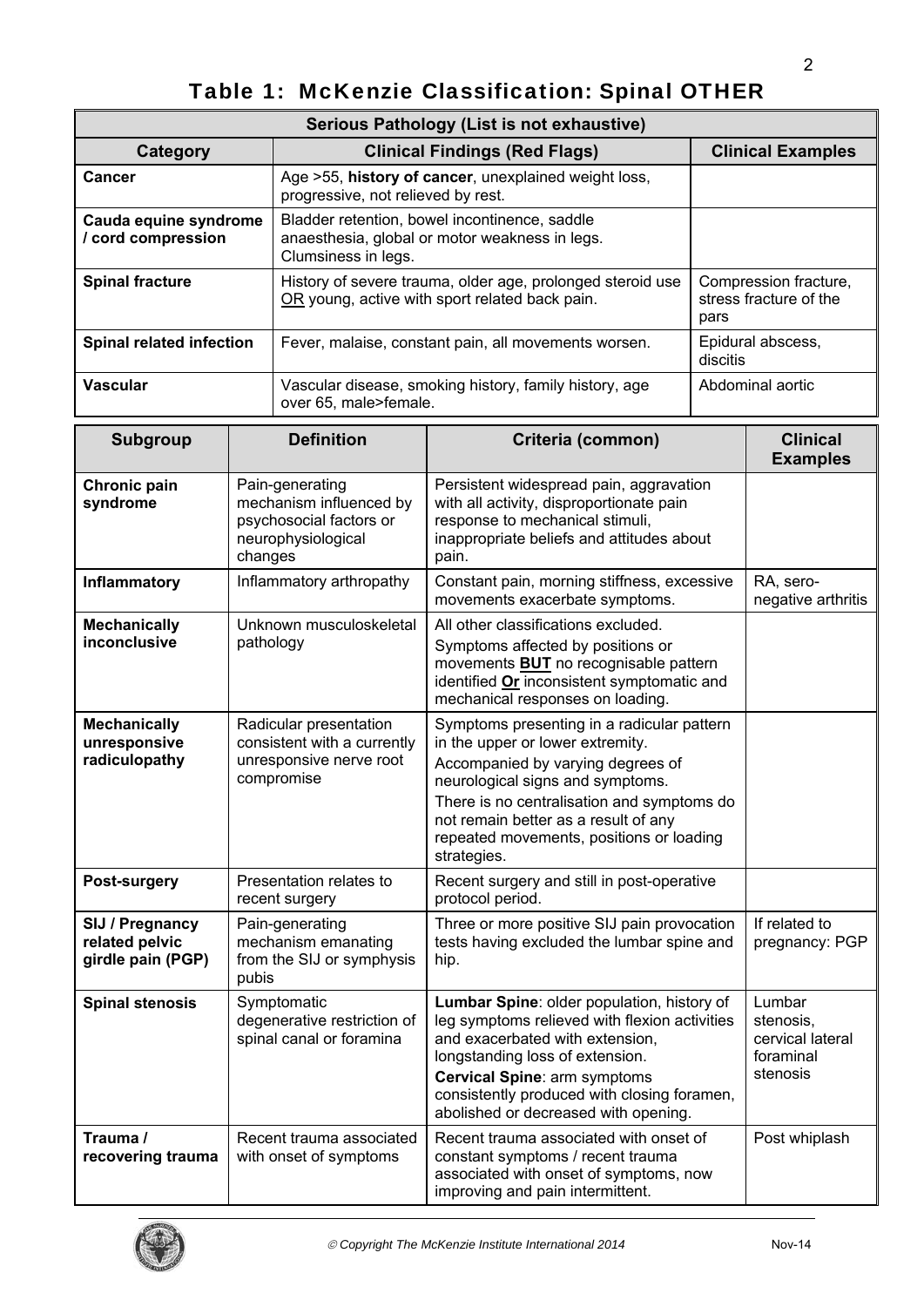# Table 2:McKenzie Classification: Extremity OTHER

| Serious Pathology (List is not exhaustive) |                                                                                                                            |  |  |
|--------------------------------------------|----------------------------------------------------------------------------------------------------------------------------|--|--|
| Category                                   | <b>Clinical Examples</b><br><b>Clinical Findings (Red Flags)</b>                                                           |  |  |
| <b>Cancer</b>                              | Age >55, history of cancer, unexplained weight loss,<br>progressive, not relieved by rest.                                 |  |  |
| <b>Fracture</b>                            | History of significant trauma (If osteoporosis present minor<br>trauma.)<br>Loss of function.<br>All movements make worse. |  |  |

| <b>Subgroup</b>                                 | <b>Definition</b>                                                                                                         | <b>Criteria</b>                                                                                                                                                                                                                                    | <b>Clinical</b><br><b>Examples</b>                                                                           |
|-------------------------------------------------|---------------------------------------------------------------------------------------------------------------------------|----------------------------------------------------------------------------------------------------------------------------------------------------------------------------------------------------------------------------------------------------|--------------------------------------------------------------------------------------------------------------|
| <b>Articular</b><br>structurally<br>compromised | Soft tissue and/or bony<br>changes compromising<br>joint integrity                                                        | Mechanical symptoms (ROM restricted,<br>clunking, locking, catching).<br>May have sensation of instability.<br>Long history of symptoms or history of<br>trauma.<br>Irreversible with conservative care.                                           | Late stage OA,<br>dislocation, labral<br>tear, cruciate<br>ligament rupture,<br>irreducible<br>meniscal tear |
| Chronic pain<br>syndrome                        | Pain-generating<br>mechanism influenced<br>by psychosocial factors<br>or neurophysiological<br>changes                    | Persistent widespread pain, aggravation<br>with all activity, disproportionate pain<br>response to mechanical stimuli,<br>inappropriate beliefs and attitudes about<br>pain.                                                                       | Regional pain<br>syndromes                                                                                   |
| Inflammatory                                    | Inflammatory<br>arthropathy                                                                                               | Constant pain, morning stiffness,<br>excessive movements exacerbate<br>symptoms.                                                                                                                                                                   | RA, sero-negative<br>arthritis, some<br>stages of OA                                                         |
| <b>Mechanically</b><br>inconclusive             | Unknown<br>musculoskeletal<br>pathology                                                                                   | All other classifications excluded.<br>Symptoms affected by positions or<br>movements <b>BUT</b> no recognisable pattern<br>identified Or inconsistent symptomatic<br>and mechanical responses on loading.                                         |                                                                                                              |
| Peripheral nerve<br>entrapment                  | Peripheral nerve<br>entrapment                                                                                            | No spinal symptoms.<br>Local paraesthesia / anaesthesia.<br>May have local muscle weakness.                                                                                                                                                        | Carpal tunnel<br>syndrome,<br>myalgia<br>paraesthetica                                                       |
| Post-surgery                                    | Presentation relates to<br>recent surgery                                                                                 | Recent surgery and still in post-operative<br>protocol period.                                                                                                                                                                                     |                                                                                                              |
| Soft tissue disease<br>process                  | A fibroblastic or<br>degenerative disease<br>process affecting inert<br>soft tissue with unknown<br>or disputed aetiology | Each disease process has a unique<br>clinical presentation, natural history and<br>response to a variety of interventions.                                                                                                                         | Frozen shoulder,<br>Dupuytren's,<br>plantar fascia<br>syndrome                                               |
| Trauma /<br>recovering trauma                   | Recent trauma<br>associated with onset of<br>symptoms                                                                     | Recent trauma associated with onset of<br>constant symptoms / recent trauma<br>associated with onset of symptoms, now<br>improving and pain intermittent.                                                                                          |                                                                                                              |
| <b>Vascular</b>                                 | Symptoms induced by<br>poor blood supply due to<br>pressure increase in a<br>closed anatomical space                      | Below knee symptoms, predominantly in<br>younger athletes.<br>Consistently induced by exercise or<br>activity.<br>May have pain and /or paraesthesia in<br>field of local cutaneous nerve and local<br>swelling.<br>Muscle may feel tight or full. | Compartment<br>syndrome                                                                                      |

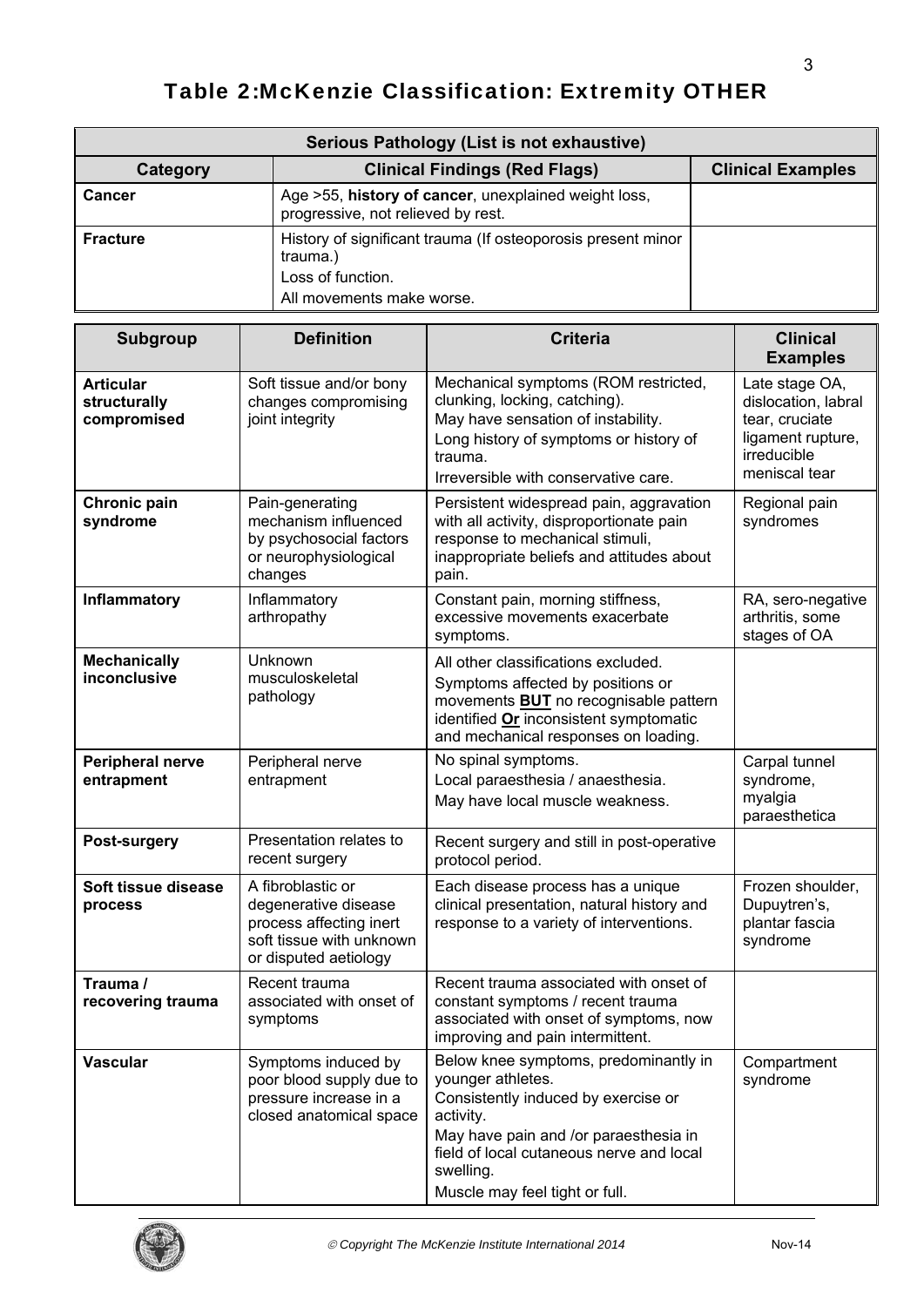# **2. Irreducible Derangement**

The term Irreducible Derangement has gradually become an integral part of the MDT classification system. Although Robin McKenzie did use the term to describe derangements with advanced discal pathology which did not respond mechanically it wasn't until the revision of text books that Irreducible Derangement became an "independent classification".

This caused "issues" in two ways:

- 1. Research data on the prevalence of derangements. Some studies have included "irreducible data" under the classification of derangement, whilst other studies have had a separate classification of "irreducible derangement". The result being difficulty in comparing prevalence studies.
- 2. Teaching the criteria for the use of the classification of "irreducible derangement" or the use of the classification "mechanically inconclusive" under "Other" was never established. During patient demonstrations on courses non–responsive "derangements" could either be called irreducible derangements or mechanically inconclusive depending on the opinion of the particular faculty. This had potential to result in confusion for course participants.

Following discussion with Robin McKenzie in March 2013, he agreed that the term Irreducible Derangement should cease being used and that the group of patients that appeared to be "derangements", but did not respond over a period of 3-5 sessions, should be classified under "Other" either as Mechanically Inconclusive or Mechanically Unresponsive Radiculopathy (MUR). The reason for the distinction between the two is that those with the radiculopathy may need other intervention such as surgery.

| Mechanically<br>inconclusive                  | Unknown<br>musculoskeletal<br>pathology                                                        | All MDT Syndromes and OTHER subgroups are<br>excluded.                                                                                                                |
|-----------------------------------------------|------------------------------------------------------------------------------------------------|-----------------------------------------------------------------------------------------------------------------------------------------------------------------------|
|                                               |                                                                                                | Symptoms affected by positions or movements<br><b>BUT</b> no recognizable pattern identified Or<br>inconsistent symptomatic and mechanical<br>responses on loading.   |
| Mechanically<br>unresponsive<br>radiculopathy | Radicular presentation<br>consistent with a currently<br>unresponsive nerve root<br>compromise | Symptoms presenting in a radicular pattern in the<br>upper or lower extremity.                                                                                        |
|                                               |                                                                                                | Accompanied by varying degrees of neurological<br>signs and symptoms.                                                                                                 |
|                                               |                                                                                                | There is no centralisation and symptoms do not<br>remain better as a result of any repeated<br>movements, positions or loading strategies over<br>a few days/sessions |

Definitions of these two terms follows:



4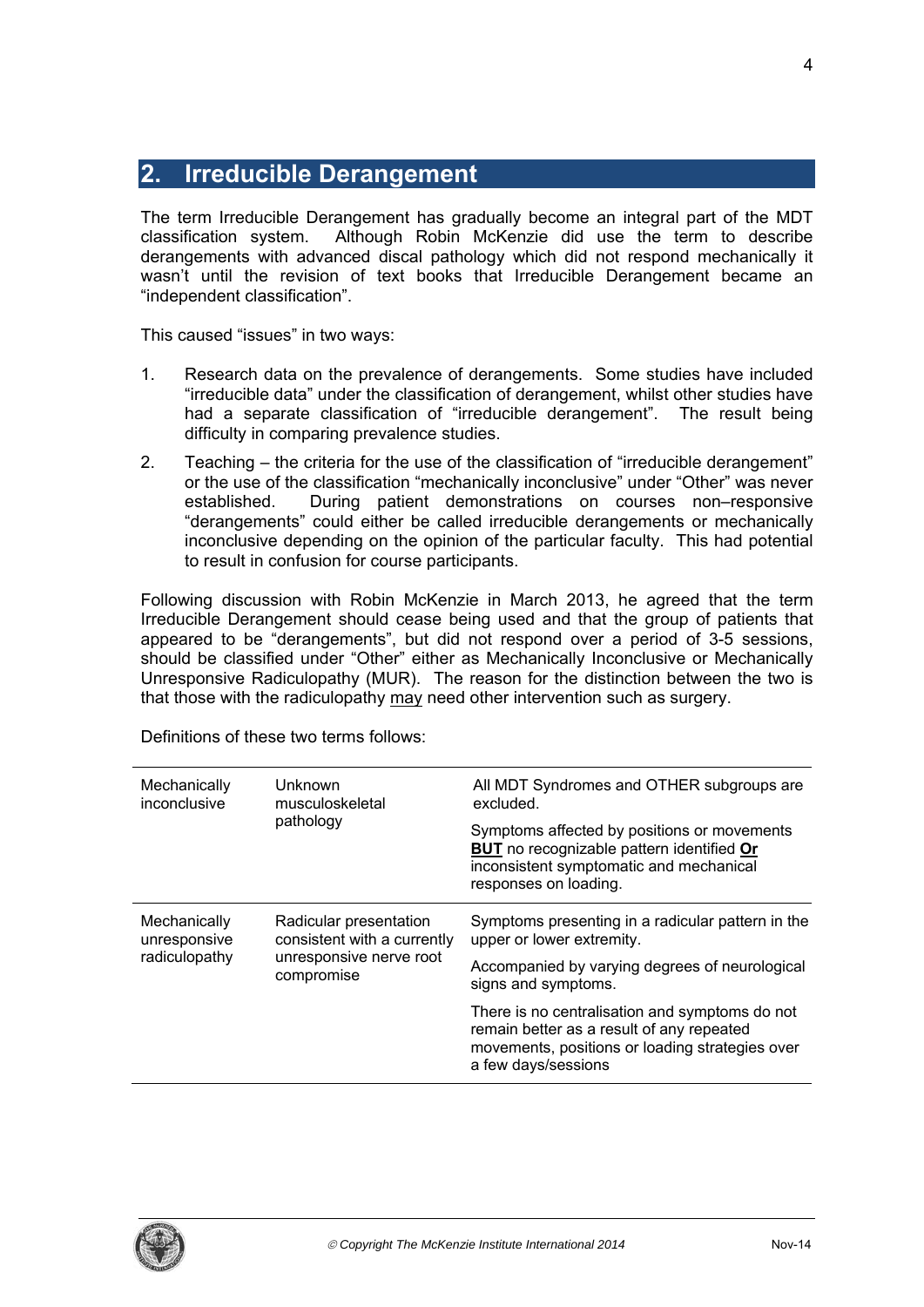

# **The Classification Algorithm as it will now be taught is shown below:**

# **3. Definitions of Derangement / Centralisation / Peripheralisation / Directional Preference**

The definitions of Derangement, Centralisation, Peripheralisation and Directional Preference have been modified slightly to ensure they are inclusive of what is seen in clinical practice. Again the changes were driven by the need for consistent terminology when teaching students.

# **Derangement**

Derangement Syndrome is a clinical presentation associated with a mechanical obstruction of an affected joint. Directional Preference is an essential feature and Centralisation is an important phenomenon observed in the spine.

# **Centralisation / Centralising / Centralised**

 **Centralisation** describes the phenomenon by which distal pain originating from the spine is progressively abolished in a distal to proximal direction. This is in response to a specific repeated movement and / or sustained position and this change in location is maintained over time until all pain is abolished. As the pain centralises there is often a significant increase in the central pain. If spinal

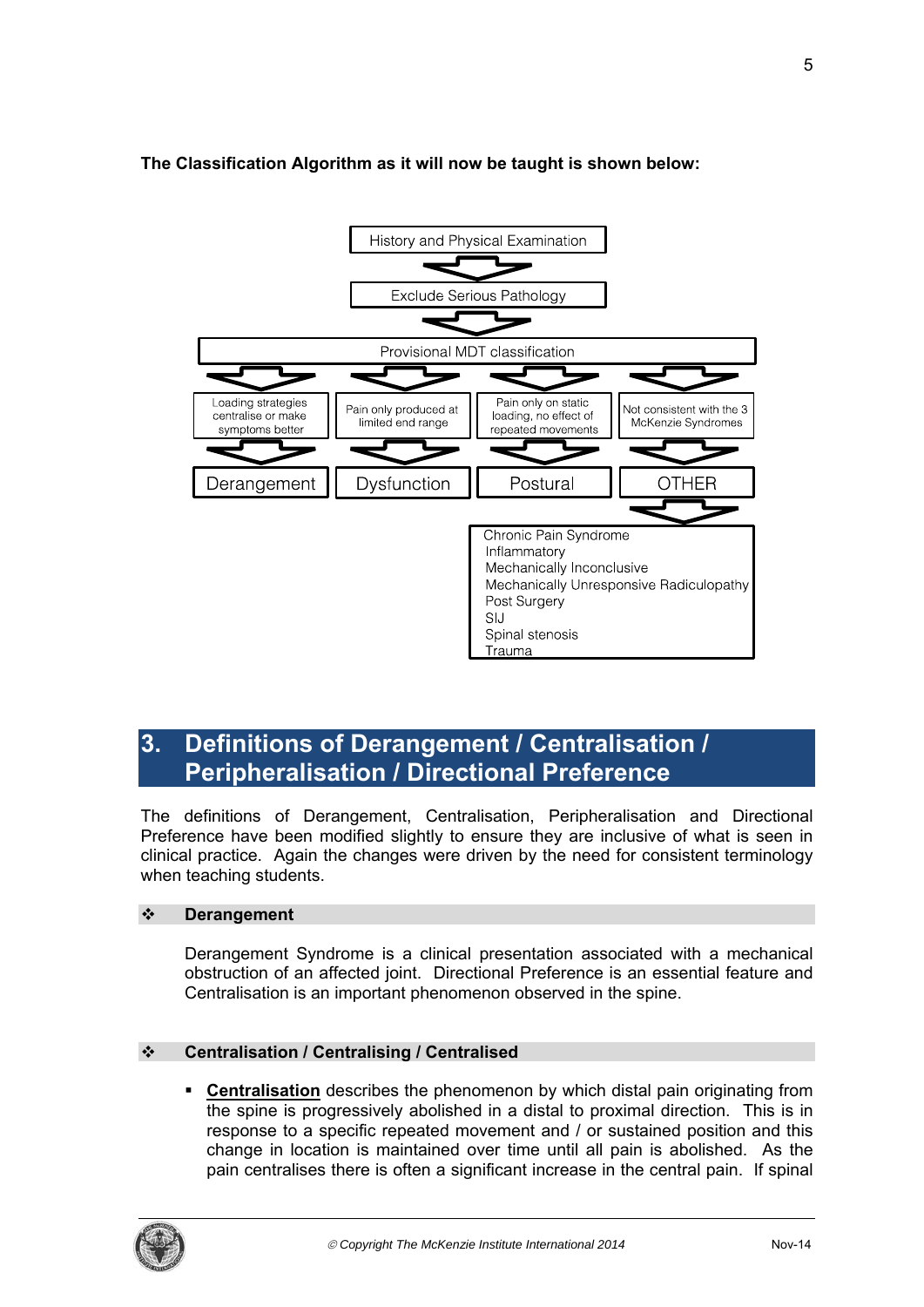pain only is present, this moves from a widespread to a more central location and then is abolished.

- **Centralising** means that during the application of loading strategies distal pain is being abolished. The pain is in the *process* of becoming centralised, but this will only be confirmed once the distal pain remains abolished.
- **Centralised** means that as a result of the application of the appropriate loading strategies the patient reports that all distal pain has abolished and now the patient only has back pain. The central back pain will then continue to decrease and abolish.

# **Definition of Peripheralisation / Peripheralising / Peripheralised**

- **Peripheralisation** describes the phenomenon by which proximal symptoms originating from the spine are progressively produced in a proximal to distal direction. This is in response to a specific repeated movement and/or sustained position and this change in location of symptoms is maintained over time. This may also be associated with a worsening of neurological status.
- **Peripheralising** means that during the application of loading strategies distal symptoms are being produced. Symptoms are in the *process* of becoming peripheralised but this will only be confirmed once the distal symptoms remain.
- **Peripheralised** means that as a result of the application of the inappropriate loading strategies the patient reports that the distal symptoms that have been produced remain.

## **Directional Preference**

Directional Preference describes the clinical phenomenon where a specific direction of repeated movement and/or sustained position results in a clinically relevant improvement in either symptoms and/or mechanics though not always the Centralisation of the symptoms. It is an essential feature of the Derangement Syndrome.

## **Differences between Centralisation and Directional Preference**

Directional Preference encompasses a broader range of responses than Centralisation. **Centralisation** refers to the lasting change in the location of symptoms as a result of loading strategies, whereas **Directional Preference** results in a lasting improvement in symptoms and / or mechanics though not always a change in location of pain. Thus all centralisers have a directional preference **But** not all those who have a Directional Preference are centralisers.

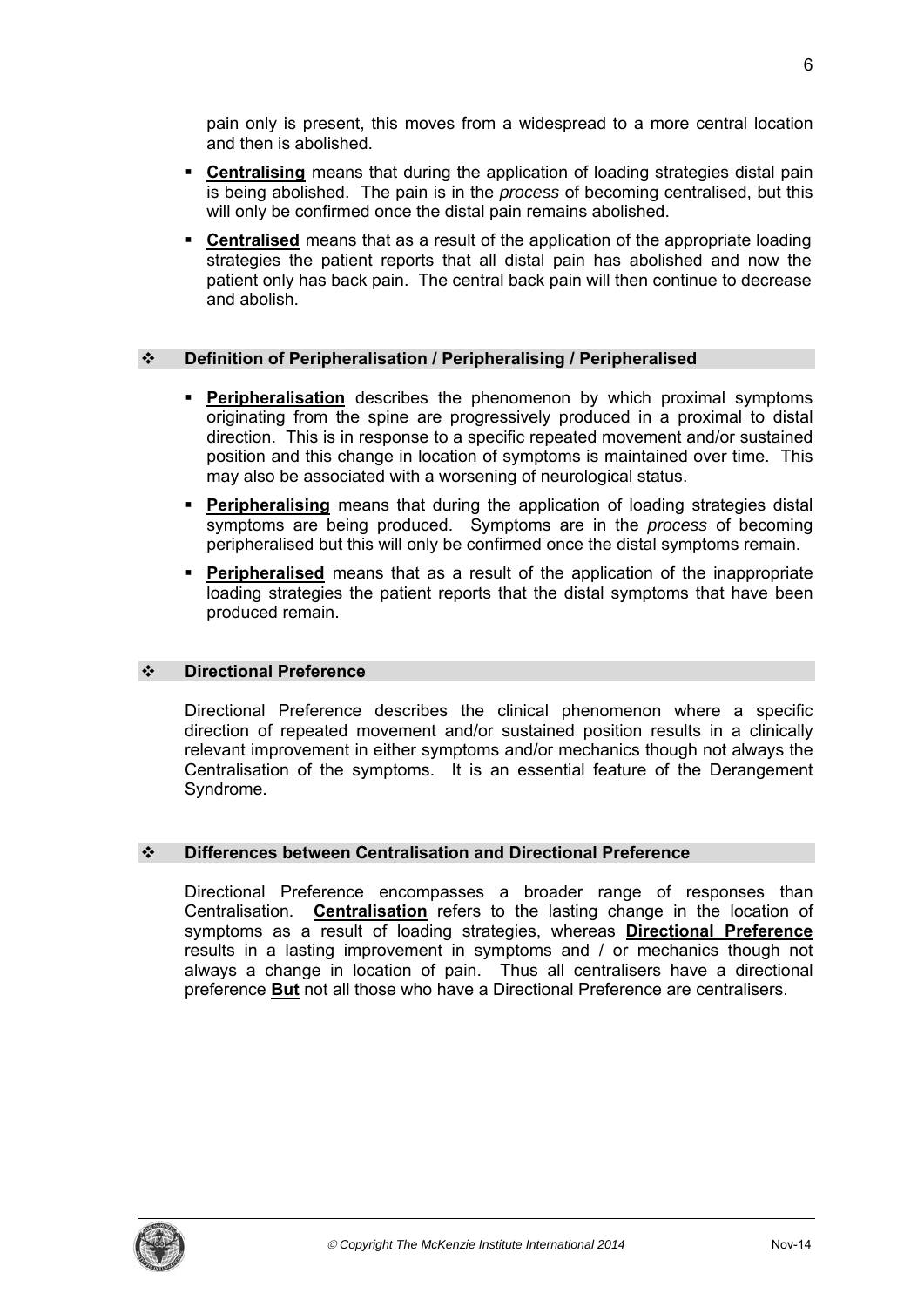

#### **CASE REVIEW: A CLINICIAN'S PERSPECTIVE**

#### **Is the Patient Shifted or Not?**

*Kimberly Greene, PT, Dip. MDT*

Many MDT practitioners have difficulty with determining whether or not a patient displays a relevant lumbar lateral shift deformity. The literature supports poor to good reliability when examining a lateral  $\sinh(1^{23}$  supporting the struggle that therapists have with this aspect of the examination. MDT's definition of a relevant lateral shift deformity consists of the following criteria<sup>4</sup>:

- a. Upper body is visually shifted to one side
- b. Onset of shift occurred with back pain
- c. Patient is unable to correct shift voluntarily
- d. If patient is able to correct shift, they can't maintain the correction
- e. Correction affects the intensity of symptoms
- f. Correction causes centralization or worsening of peripheral symptoms

Two questions that often arise are whether all criteria have to be present, and, if not, how many must be present to determine whether the patient has a relevant deformity.

I recently treated a patient that challenged the criteria. The patient had longstanding history of asymmetrical right back, hip and leg symptoms. She describes that in the last two months she began shifting. Rather than describing the episodic history typical with a lateral shift, she reported symptoms lasting more than a year with the deformity occurring fairly recently. Since shifting two months ago, she reported an increase in pain intensity and decreased function; therefore, supporting a worsening scenario. She met three of the six criteria (a, d, and e). She reported shifting associated with functional activities including prolonged sitting, prolonged walking and dancing.

The physical exam revealed the following:

- She had a visually obvious contralateral left lateral shift deformity
- Movement loss: mod loss Ext, mod loss R SGIS, min loss Flex, no loss L SGIS
- No change in symptoms with posture correction
- Negative neurological exam and negative cross-leg pain
- Any attempt at extension worsened leg symptoms
- Self-correction improved her shift and symptoms immediately

After self-correction without an extension component, she continued to display a slight shift to the left, but was much improved. In addition, her symptoms and motion improved with less pain associated with weight bearing. She did not centralize; however, her most distal symptom decreased in intensity suggestive of directional preference. Since she was still slightly shifted, I attempted manual shift correction. The technique produced and worsened her right leg. She was able to improve with self-correction without the extension component and was sent home with self-correction without extension as her reductive exercise.

She continued with self-correction for two visits with functional and symptomatic improvements each visit, but mechanically remained the same with a slight shift to the left. Any attempt at manual shift correction worsened leg symptoms. Any attempt at extension worsened leg symptoms.

On the third visit, she reported "sometimes the exercise would help and sometimes the exercise would make my leg worse". She continued to report a shift with prolonged periods of sitting, standing and dancing, but was now able to perform the activities for longer periods before the shift occurred. She continued to display a slight left shift and extension techniques continued to worsen leg symptoms. Since she had plateaued with self-correction and worsened with manual correction, an alternative lateral loading strategy was trialed, sustained left rotation in flexion. The patient responded with a temporary improvement in standing posture; however, within several minutes the shift returned. End range SGIS consistently produced leg pain with baseline assessment. She was sent home with sustained left rotation in flexion.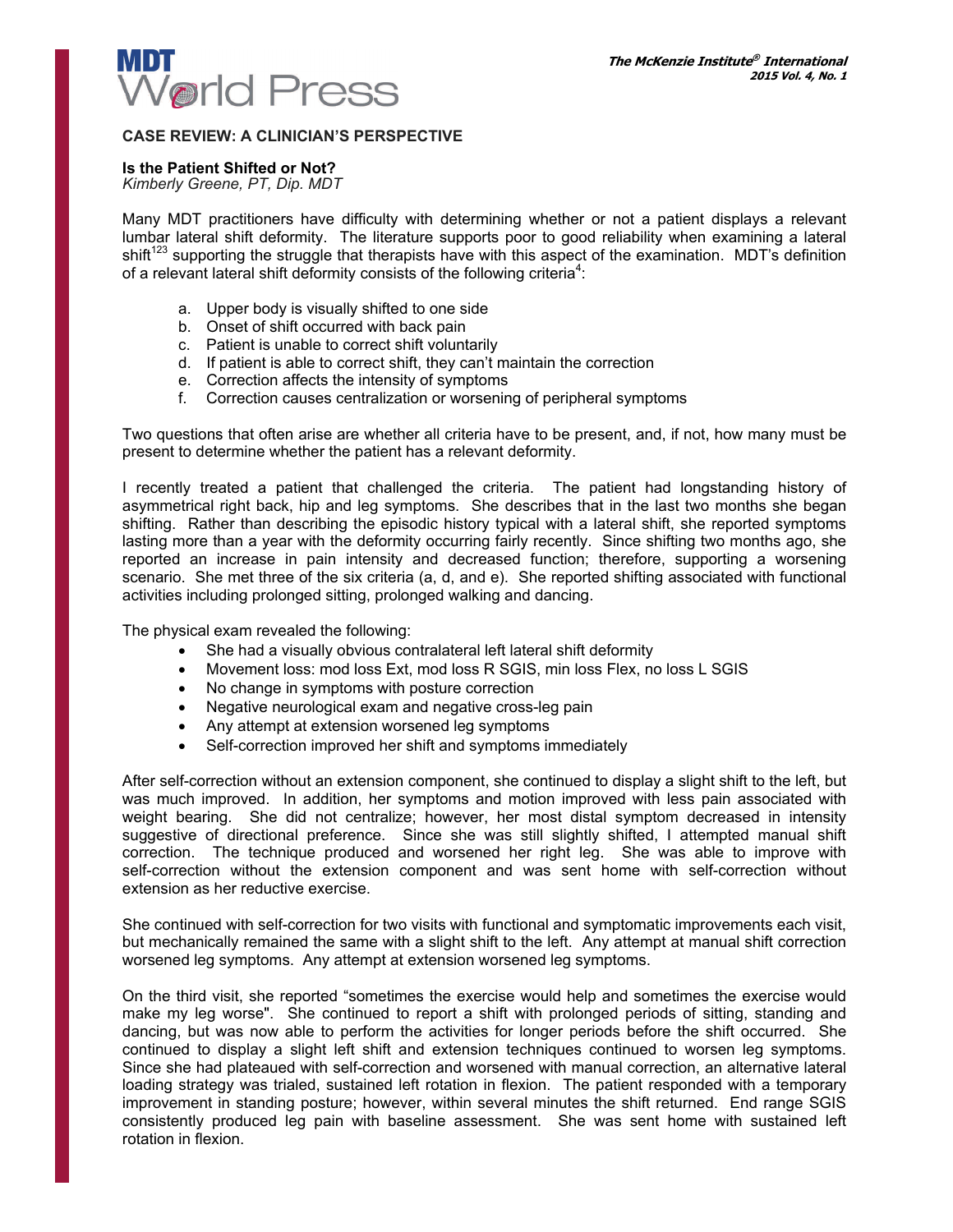After three visits of sustained left rotation in flexion with force progressions including mobilization, she was finally able to perform extension techniques without worsening leg symptoms. However, mechanically she continued to display a slight left lateral shift within minutes of performing her reductive exercises. Her right lateral movement remained slightly limited and symptomatic, but she continued to make functional gains.

On the sixth visit, she reported that she continued to shift with prolonged activities; however, to my surprise, she shifted occasionally without symptoms. This was the first time that I recalled a patient reporting shifting without symptoms. The patient's clinical picture illustrates the challenges of being able to identify a relevant lateral shift deformity:

- a. Upper body being "visually obvious"; degree of shift can vary each treatment session making it difficult to determine relevance.
- b. Shift may occur **after** onset of back pain or leg symptoms.
- c. After shift correction, trunk may continue to remain visually shifted after the lateral component is reduced. Or, the shift may be visually obvious and unable to fully reduce lateral component.
- d. The centralization phenomenon may not be observed in the chronic population<sup>5</sup> therefore, defining centralization or worsening of symptoms is more difficult in the chronic presentation.

This patient demonstrates the point that identification and treatment of a lateral shift deformity is very challenging. Provided below are some tips to help therapist improve their abilities to identify and treat lateral shift deformities:

#### *Tips for being able to identify a lateral shift deformity:*

- 1. Assess the patient from the front and back. Often, the shift is more obvious from the front than from the back. Assess the linea alba. Remove their shirt and assess distance between arm and trunk.
- 2. Assess the patient's posture immediately after they have been sitting. The shift may be more obvious if they have been sitting in the waiting room or after spending time in the car.
- 3. If you are unsure if the shift is relevant, assess extension techniques with caution. This is especially critical in the chronic population. Worsening of standing posture, peripheralization, and decreased lateral movement are often produced with extension techniques if the shift is relevant.
- 4. Assess the patient's walking tolerance. Relevant lateral shifts will often worsen with prolonged walking or are unable to walk more than a few minutes without producing a shift.
- 5. Ask the patient if they get "crooked". Most patients know if they have a deformity and will be able to describe the side that they shift. On rare occasions, patients will describe an alternating shift.

#### *Tips for treating an acute lateral shift deformity:*

- 1. Remember that the acute lateral shift deformity takes time and patience. Even after getting a patient perfectly straight with time using manual shift correction, they can return to shifted position within minutes of standing or sitting.
- 2. Constantly monitor the most distal symptom when performing manual shift correction or self-correction. Focusing only on mechanics without monitoring the most distal symptom can result in a poor outcome.
- 3. Consider mid-range SGIS. Some patients need dozens if not hundreds of small mid-range SGIS before attaining full over correction.
- 4. If the patient with an acute shift can refrain from sitting, they may respond quicker than returning to an office chair. Taking a few days off work is not an unreasonable request for an acute lateral shift deformity.
- 5. Many patients need to perform 30-40 or more repetitions/per hour of self-correction for several days to maintain an erect posture.
- 6. Once a shift is corrected, emphasize importance of equal weight bearing in standing. Many patients return to placing more weight onto the unaffected leg even though their symptoms and posture has improved.
- 7. With shift correction, not all patients can tolerate restoring lordosis on Day 1; sometimes patients can't tolerate REIS due to peripheral symptoms. Try to be especially cautious with radiculopathy.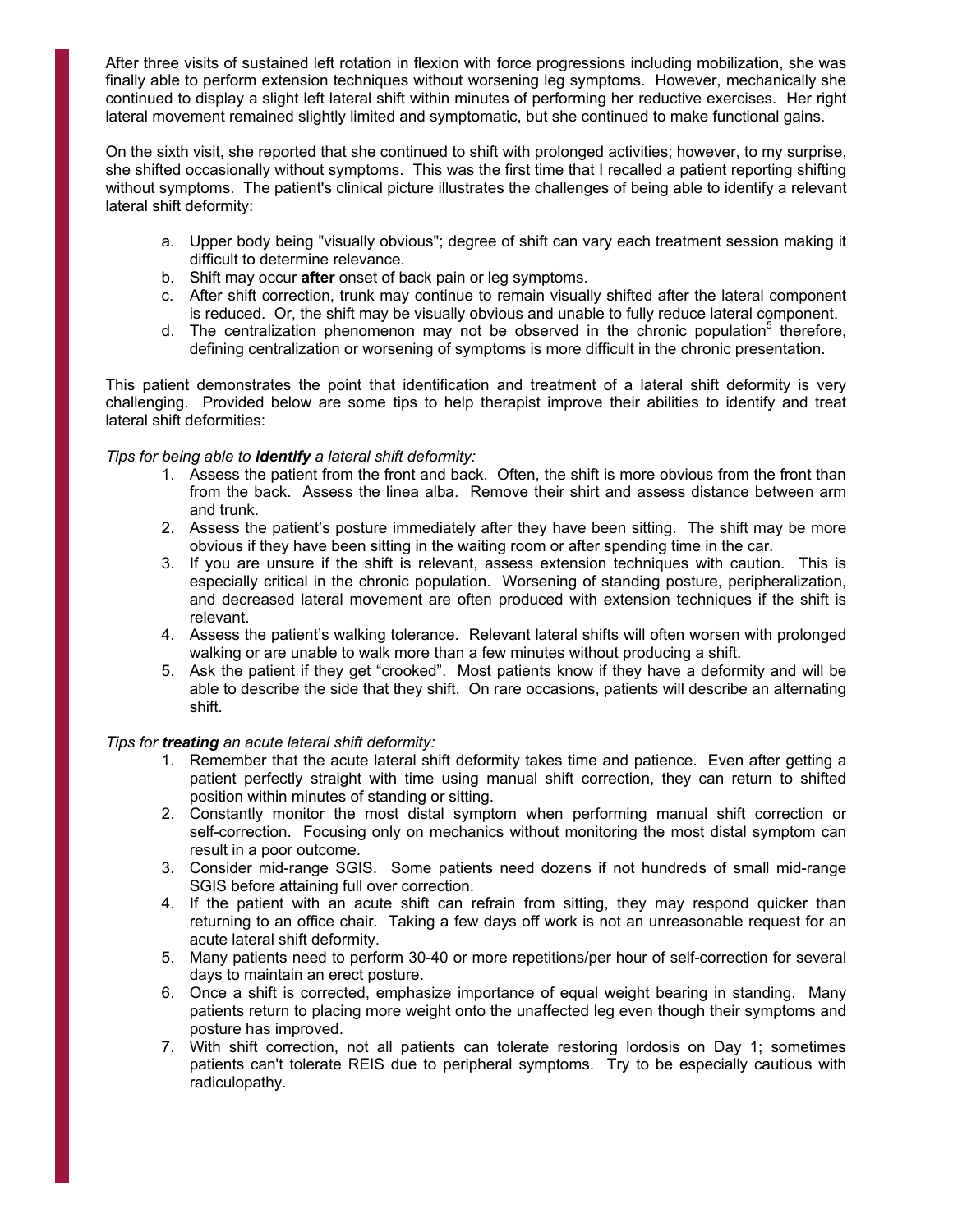#### *Tips for application of manual shift correction*:

## 1. **Patient Position**:

Prior to starting, make sure that patient attempts to place weight equally through both legs with feet shoulder width apart (mirror can be helpful). The knee in which the patient has shifted away from should remain straight to allow for more weight bearing through the lumbar spine. Patient's elbow bent 90 degrees toward side of shift.

## **2. Therapist Position:**

Therapist superoanterio shoulder on distal 1/3 humerus of side in which the patient is shifted. Therapist should make sure that the elbow clears the ilium prior to correction. Wide base of support with hands interlocking opposite ilium and head behind the patient.

## **3. Force application:**

Slow and gradual pressure with equal amounts of force pushing trunk away with shoulder and pulling pelvis towards therapist. Unlike mobilizations, manual shift correction should only partially release while working slowly toward end-range every three to five seconds. In a slightly over corrected position, guide patient into extension to restore lordosis. Assure line of drive allows for hips to translate forward.



## *Nomenclature reminders when discussing lateral shifts:*

- Relevant lateral shift=deformity=derangement always. The term "lateral shift" is not always suggestive of derangement unless modified with "relevant" or "deformity". Many patients display an anatomical lateral shift without symptoms.
- All relevant lateral shifts have a lateral component (unless mechanical unresponsive radiculopathy which is a higher percentage in this population). Many patients with a lateral component do not display a relevant lateral shift.
- The lateral shift is always described in relation to the direction of the shoulders. In contrast, REIL with hips off center is always described in direction of the hips.

## *Other presentations that can mimic a relevant lateral shift deformity:*

- Any musculoskeletal lower extremity pathology, especially painful hip.
- Mechanically Unresponsive Radiculopathy
- Sacroiliac Joint
- Red Flags: fracture, discitis, cancer

#### **References:**

- 1. Kilpikoski S, Airaksinen O, Kankaanpaa M, Leminen P, Videman T, Alen M. (2002). Interexaminer Reliability of Low Back Pain Assessment Using the McKenzie Method. *Spine*; 27:E207-214.
- 2. Clare H, Adams R, Maher C. (2005). Reliability of Detection of Lumbar Lateral Shift. *Journal of Manipulative Physiotherapy*; 26:476-480.
- 3. Werneke MW, Deutscher D, Hart DL, Stratford P, Ladin J, Weinberg J, Herbowy S, Resnik L. (2014 Feb 1). McKenzie lumbar classifications: inter-rater agreement by physical therapists with different levels of formal McKenzie post-graduate training. *Spine*; 39(3):E182-90.
- 4. McKenzie RA, May S. (2003). Mechanical Diagnosis and Therapy: The Lumbar Spine.  $2^{nd}$  ed. Waikanae, NZ: *Spinal Publications*.
- 5. May S, Aina A. (2012). Centralization and Directional Preference: A Systemic Review. *Manual Therapy*; 17:497-506.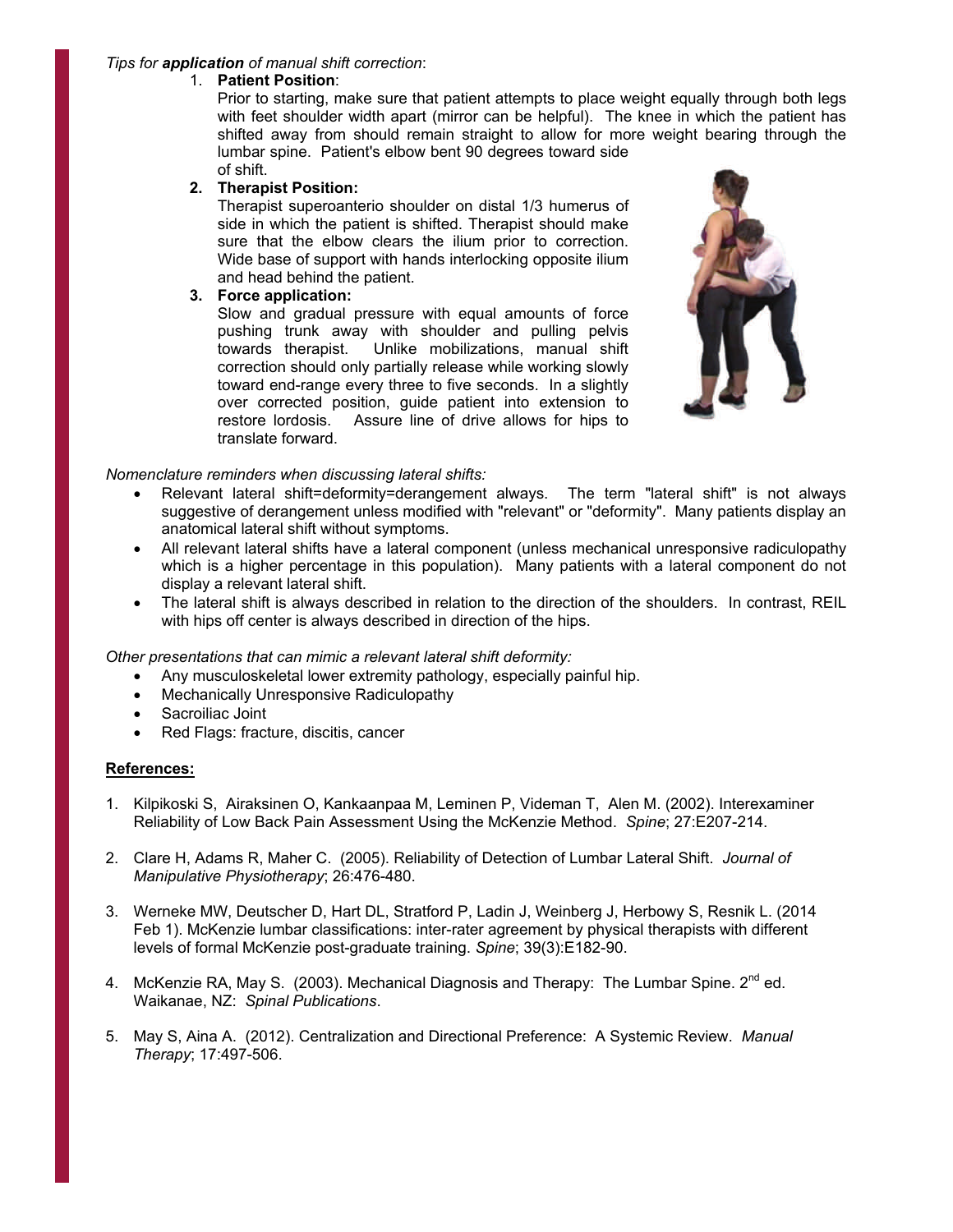

## **When the Foundation is Shaken**

*Georg Supp, PT, MT, Dip. MDT* 

#### **Quo Vadis Reliability?**

In the preface of Robin McKenzie's book *The Lumbar Spine: Mechanical Diagnosis and Therapy* (2003), Nik Bogduk wrote about MDT: "…studies have sought the evidence for its reliability, validity and efficacy. Its reliability is now beyond doubt…".

The evidence concerning the topic of reliability in regards to MDT has been overwhelmingly positive. In an area where other systems bob up and down in the Stone Age, McKenzie has an impressive track record with convincing evidence. The superiority in terms of reliability is easy to explain. Within MDT, palpation doesn't play any role and inspection just a marginal role. A standardized history taking and repeated movements performed by the patients themselves lead onto classification and management.

Evidence supporting the reliability of MDT has been established for many years (Razmjou et al. 2000, Kilpikoski et al. 2002, Clare et al. 2003, Clare et al. 2005, May and Ross 2009, Abady et al. 2014, May et al. 2006). Since Spring 2014, everything seems to be different. The 'MDT tribe' is slowly waking up from a study published by Mark Werneke and colleagues that seemingly unsettles the foundation pillars of the system, and I hope this article will encourage discussion.

#### **The Study**

#### *McKenzie Lumbar Classification: Inter-rater Agreement by Physical Therapists with Different Levels of Formal McKenzie Postgraduate Training*

Werneke MW, Deutscher D, Hart DL, Stratford P, Ladin Joel, Weinberg J, Herbowy S, Resnik L. (2014 Feb 1). *Spine* (Phila Pa 1976);39(3):E182-90. doi: 10.1097/BRS.0000000000000117

**Study Design:** Inter-rater chance-corrected agreement study.

**Objective:** Mark Werneke (USA), Daniel Deutscher (Israel) and their team examined whether there is a relationship between the level of formal McKenzie postgraduate training – without the Credentialling Exam (CE) – and reliability of educated clinicians in evaluating back pain patients. The researchers examined reliability concerning the following classification variables:

- main McKenzie syndromes
- presence of lateral shift
- derangement reducibility
- directional preference
- centralization

**Summary of Background Data:** Minimal level of McKenzie postgraduate training needed to achieve acceptable agreement of McKenzie classification system is unknown.

**Methods:** 47 Israeli physical therapists with an average professional experience of 14 years completed multiple sets of two independent successive examinations. Therapists conducted history taking and clinical examination in a one-to-one situation. A ten minute break had been scheduled between the two examinations.

The authors gathered data according to training level in three groups: Part A+B, Part C, and Part D. Agreement was assessed with Kappa coefficients and associated 95% confidence intervals. A minimum Kappa threshold of 0.60 was used as a predetermined criterion for level of agreement acceptable for clinical use.

**Results:** Raters examined 1662 patients in 25 clinics (mean age = 51 ± 15, range 18–91, 57% females, 57 % chronic). Eventually, the researchers were able to analyze data of 1587 patients. Data distributions were not even and were highly skewed for all classification variables. No training level studied had acceptable agreement for any McKenzie classification variable. Agreements for all levels of McKenzie postgraduate training were higher than expected by chance for most of the classification variables except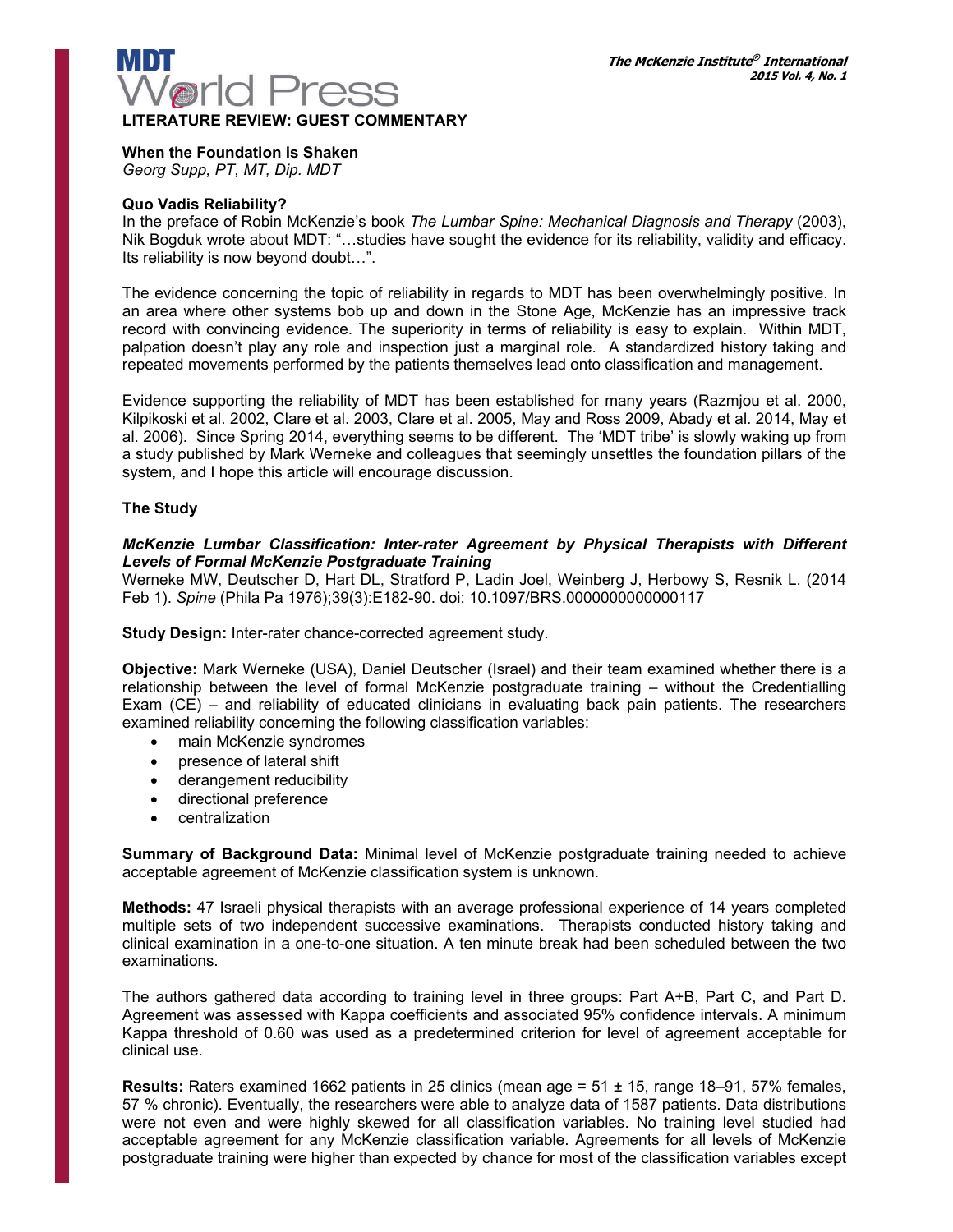Parts A + B training level for judging lateral shift and centralization and Part D training level for judging reducibility. Agreement between training levels Parts A+B, Part C, and Part D were similar with overlapping 95% confidence intervals.

An overview of the Kappa values:

Three syndromes and OTHERS: 0.40 (Part A/B), 0.44 (Part C) and 0.37 (Part D) Lateral Shift: 0.11 (A/B), 0.37 (C) and 0.43 (D) Reducibility of Derangement: 0.26 (A/B), 0.26 (C) and 0.11 (D) Directional Preference: 0.39 (A/B), 0.27 (C) and 0.33 (D) Centralization: 0.11 (A/B), 0.35 (C) and 0.39 (D)

**Conclusion:** Results indicate that the level of inter-rater chance-corrected agreement of the McKenzie classification system was not acceptable for therapists at any level of formal McKenzie postgraduate training. This finding raises concerns about the clinical utility of the McKenzie classification system at these training levels. Additional studies are needed to assess agreement levels for therapists who receive additional training or experience at the McKenzie credentialed or diploma levels.

#### **Comment**

Running a reliability study with more than 1600 patients is an impressive task. Mark Werneke, Daniel Deutscher and their team deserve the greatest respect for this accomplishment. I'm not aware of any reliability study that has used such high numbers. The design of former studies did not follow recommended blinded assessment and number of raters and patient guidelines for reporting reliability. But what are the consequences of these results on the McKenzie system and its users? There may be a short answer favoring a killer argument, and there are multiple, slightly longer, but helpful answers.

#### *The Short Answer:*

#### **Qualification of therapists**

At the end of a driving school, after having taken all the required lessons, a driving test has to be attended. Only those who pass the test fulfill a minimal standard and receive a driver license. During the driving lessons, it may be obvious that some student drivers are fast learners, are able to operate confidently, and rapidly become trustworthy. Other student drivers need more time and more instruction. A successful driving test certifies who is allowed to drive a car on his own. No matter how the individual driving lessons went, the exam ensures the quality. This can be compared quite logically with MDT training. CE participants have to prove their competency. For the training from Part A to CE, it's not the principle of 'addition', but the principle of 'multiplication' that applies. If one factor is zero, the result is, consequently, also zero – at least in terms of the completeness of the training. Of course, there are some participants who are willingly adjusting their clinical reasoning according to MDT as they work through the courses. However, crucially, there are more clinicians who are considering MDT just as a "tool in their PT toolbox"; they are mixing their new knowledge with their old, combining approaches and systems. When someone passes the CE, the probability will increase that s/he will value MDT not as just a tool, but as the toolbox itself.

For that reason, former studies on prevalence (Hefford 2008, May and Aina 2012), reliability (Razmjou et al. 2000, Kilpikoski et al. 2002, Clare et al. 2003, Clare et al. 2005, May and Ross 2009, Abady et al. 2014) and effectiveness (Long et al. 2004, Rosedale et al. 2014, Machado et al. 2010) did well by using the CE or the Diploma in MDT as a minimal standard for the inclusion of clinicians. Researchers who utilized therapists without this minimal level got as comparably poor results as Werneke and Deutscher (Riddle and Rothstein 1993, Kilby et al. 1990). The authors of the current study wisely considered this aspect when coming to their conclusion. Their doubts about the utility of the McKenzie classification are referring to the examined training levels and not to the system in general.

Whether or not a driving school generates good drivers should be judged by examining the successful examinees and not by the student drivers during their first driving lessons.

#### *The Longer Answers:*

#### **The study represents daily clinical practice**

The results are hardly surprising. They mirror very well daily clinical practice.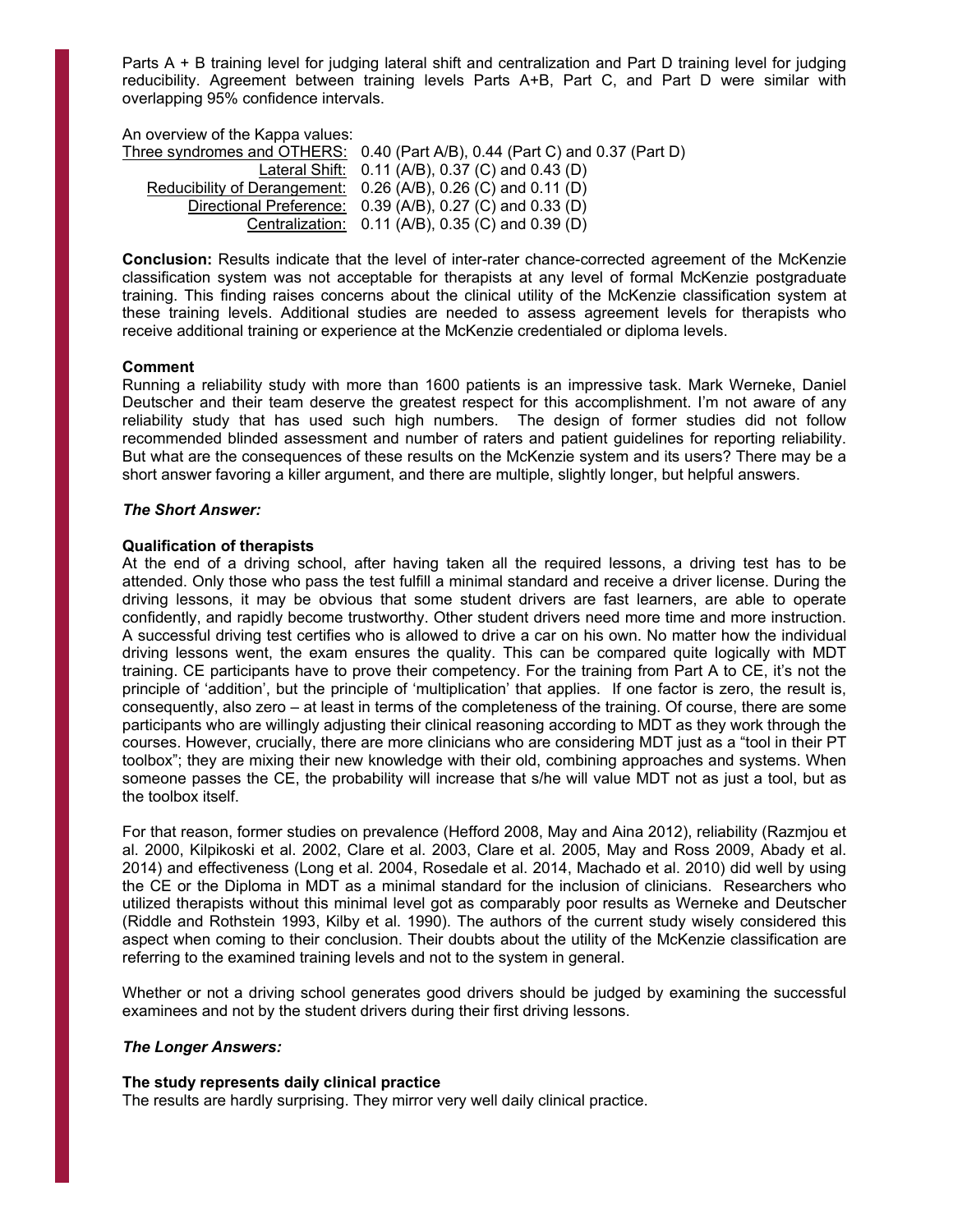#### **Classification**

One strength of the McKenzie system is the immediate and consequent involvement of the patient – not only in terms of management, but also concerning diagnosis. The provisional classification on day one is only a snapshot. Very often, it is only after a trial of initial treatments over the first few sessions that the clinician is able to be sure about the classification and management. Classification by multiple sessions has shown superiority regarding final diagnosis and prognosis as compared to a single session based classification (Werneke and Hart 2003). This accounts to a special degree for chronic patients, which account for the majority in Werneke's study. The fact that clinicians categorize differently in the first session would only be clinically relevant and disappointing if they would not be able to adjust their classification due to the clinical presentation at certain points in time. Audrey Long has shown that a change of the treatment strategy, according to the responses on trial treatments, will lead to a significant improvement of long term results (Long et al. 2008).

#### **Lateral Shift**

Reliable visual detection of a lateral shift had been revealed as wishful thinking by many previous studies (Donahue et al. 1996, Clare et al. 2003, Seymour et al. 2002, Kilpikoski et al. 2002). To accept this as a fact should be even easier after this paper.

#### **Directional Preference (DP)**

The same thoughts as for classification apply here. Of course, it is desirable to find the particular DP on day one, but in everyday clinical practice it commonly needs one or multiple trial treatments to achieve this.

#### **Reducibility**

Fortunately, future generations of MDT clinicians will not have to struggle with the oxymoron "Irreducible Derangement". Since Summer 2014, there exists only "Reducible Derangements" or just "Derangements". The McKenzie Institute International has adjusted and updated the classification due to the current "state of the clinical art". The category 'OTHER' now contains subcategories for the discontinued model "Irreducible Derangement".

Raters in the Israeli study did classify 83.5% of all back pain patients as Derangements, with 93% of them as "reducible". This aspect should raise concerns as the available evidence doesn't support such a high prevalence of Derangements (May and Aina 2012). A certain overemphasis of Derangement and Directional Preference in MDT training may play an important role here.

#### **Reliability: statistical versus clinical?**

Reliability is usually appreciated as the foundation pillar of a system for diagnosis and management. But, reliability is a dull sword if the classification system is not valid. The subgroup of stabilization within the Treatment Based Classification (Delitto et al. 1995) is a nice example for this disproportionateness. Tests for identification of this subgroup may be reliable (Rabin et al. 2013), but the validity of the Clinical Prediction Rule for stabilization is questionable (Rabin et al. 2014), the subgroup shows substantial overlap with other subgroups (Werneke et al. 2010, Apeldoorn 2014) and its ultimate impact on outcomes is in dispute (Henry et al. 2014).

In clinical research, the term reliability is commonly used in the context of classification and refers to particular variables which are determined in the initial evaluation – let's call this "statistical reliability". BUT, in daily clinical practice, what's happening over time during the course of treatment is more important. How reliably do clinicians handle their patients? Do they draw the same conclusions from symptomatic, mechanical and functional responses? It seems that there also exists "clinical reliability".

#### **Beyond reliability: Why does McKenzie work?**

Reliable classification within the initial evaluation is ONE thing; a successful course of treatment is another. The recent publication of Daniel Deutscher is showing this quite impressively (Deutscher et al. 2014). After reliability, Deutscher investigated the efficiency of McKenzie trained physical therapists in terms of functional status and number of required treatment sessions. He analyzed data of more than 20,000 back pain patients. Results showed McKenzie trained therapists work more cost effectively and achieved better functional outcomes than therapists without MDT training. But, only marginal differences between training levels became apparent. Therapists who had attended a Part C course needed significantly less treatment sessions than clinicians that attended only Parts A and B.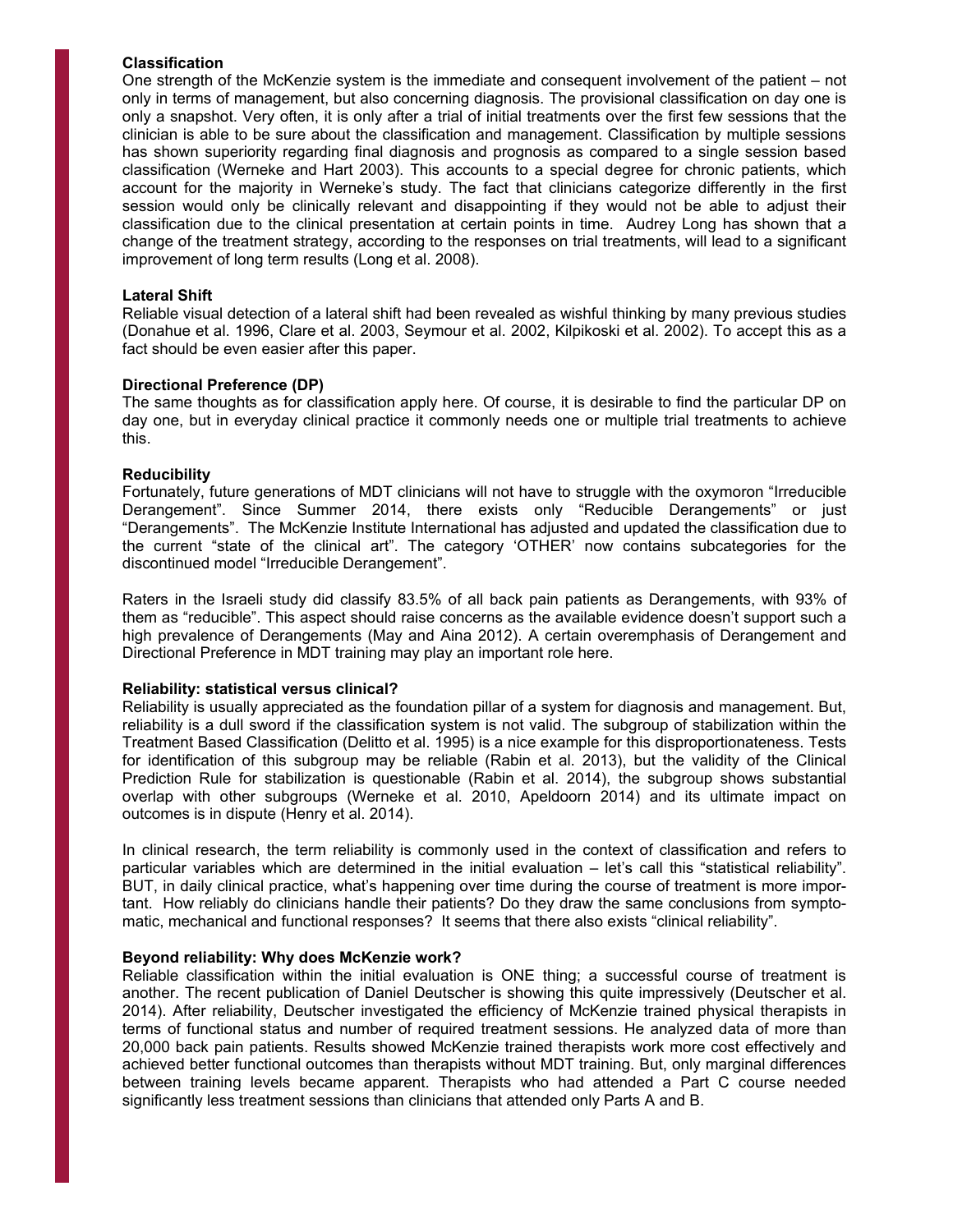#### **So, why does McKenzie work?**

Directional Preference and Centralization are effective guidelines for the treatment of LBP patients (Surkitt et al. 2012, Long et al. 2004, 2008), but mechanical classification and directional oriented treatment represents only a cutout of MDT management. MDT emphasizes self-responsibility of patients. MDT trained clinicians provide their patients with understandable and empowering movement and posture strategies instead of intimidating them with patho-anatomic explanations. A clearly structured, active management approach functions in the framework of a biopsychosocial thought model (Takasaki et al. 2014). The mechanical examination using repeated movements should be also appreciated as an effective entry point to a fear releasing, movement oriented management. It's not only a standard procedure for the definition of a diagnostic category. Therapeutic alliance, instead of sole instructions for exercise programs, has a better chance of success (Ferreira et al. 2013).

#### **Should all this have an impact on the MDT education?**

Besides all thoughts on the strength of MDT management and the reflection on "clinical reliability" of therapists, achieving better "statistical reliability" should be on the topic list for future MDT training programs. The current MDT educational program is outstanding, involving the participants and promoting an interactive learning experience.

There may be some potential in using more role plays instead of patient vignettes and forcing the participants to go actively through the evaluation process instead of analyzing a provided case study. Patient demonstrations on MDT courses are an integral part of the training, but watching an experienced clinician examining a patient can't replace the learning process of conducting a history taking and clinical examination on your own.

My heartfelt thanks to Mark and Daniel and the great Dennis Hart who passed before the study had been published. They rouse the McKenzie people with their brilliant studies. It is movement in the right direction – very much in line with Robin McKenzie.

#### **References**

Abady A, Rosedale R, Overend T, Chesworth B, Rotondi M. (2014). Inter-examiner reliability of diplomats in the mechanical diagnosis and therapy system in assessing patients with shoulder pain. The Journal of Manual & Manipulative Therapy; 22 (4): 199-205. DOI: 10.1179/2042618614Y.0000000068.

Apeldoorn A. (2014). Centralization and clinical signs of lumbar instability, an observational study. McKenzie Institut D / CH / A und FOMT. 4. Deutsches Symposium für Mechanische und Manuelle Therapie, Stuttgart, 25.01.2014.

Clare H, Adams R, Maher C. (2003). Reliability of detection of lumbar lateral shift. Journal of Manipulative and Physiological Therapeutics; 26 (8): 476-480. DOI: 10.1016/S0161-4754(03)00104-0.

Clare H, Adams R, Maher C. (2005). Reliability of McKenzie classification of patients with cervical or lumbar pain. Journal of Manipulative and Physiological Therapeutics; 28 (2): 122-127. DOI: 10.1016/ j.jmpt.2005.01.003.

Delitto A, Erhard R, Bowling R. (1995). A treatment-based classification approach to low back syndrome: identifying and staging patients for conservative treatment. Physical Therapy; 75 (6): 470-85; discussion 485-9.

Deutscher D, Werneke M, Gottlieb D, Fritz J, Resnik L. (2014). Physical Therapists' Level of McKenzie Education, Functional Outcomes, and Utilization in Patients With Low Back Pain. The Journal of Orthopaedic and Sports Physical Therapy; 44 (12): 925-936. DOI: 10.2519/jospt.2014.5272.

Donahue M, Riddle D, Sullivan M. (1996). Intertester reliability of a modified version of McKenzie's lateral shift assessments obtained on patients with low back pain. Physical Therapy; 76 (7): 706-16; discussion 717-26.

Ferreira P, Ferreira M, Maher C, Refshauge K, Latimer J, Adams R. (2013). The therapeutic alliance between clinicians and patients predicts outcome in chronic low back pain. Physical Therapy; 93 (4): 470- 478. DOI: 10.2522/ptj.20120137.

Hefford C. (2008). McKenzie classification of mechanical spinal pain: profile of syndromes and directions of preference. Manual Therapy; 13 (1): 75-81. DOI: 10.1016/j.math.2006.08.005.

Henry S, Van Dillen L, Ouellette-Morton R, Hitt J, Lomond K, DeSarno M, Bunn J. (2014). Outcomes are not different for patient-matched versus nonmatched treatment in subjects with chronic recurrent low back pain: a randomized clinical trial. The Spine Journal : Official Journal of the North American Spine Society; 14 (12): 2799-2810. DOI: 10.1016/j.spinee.2014.03.024.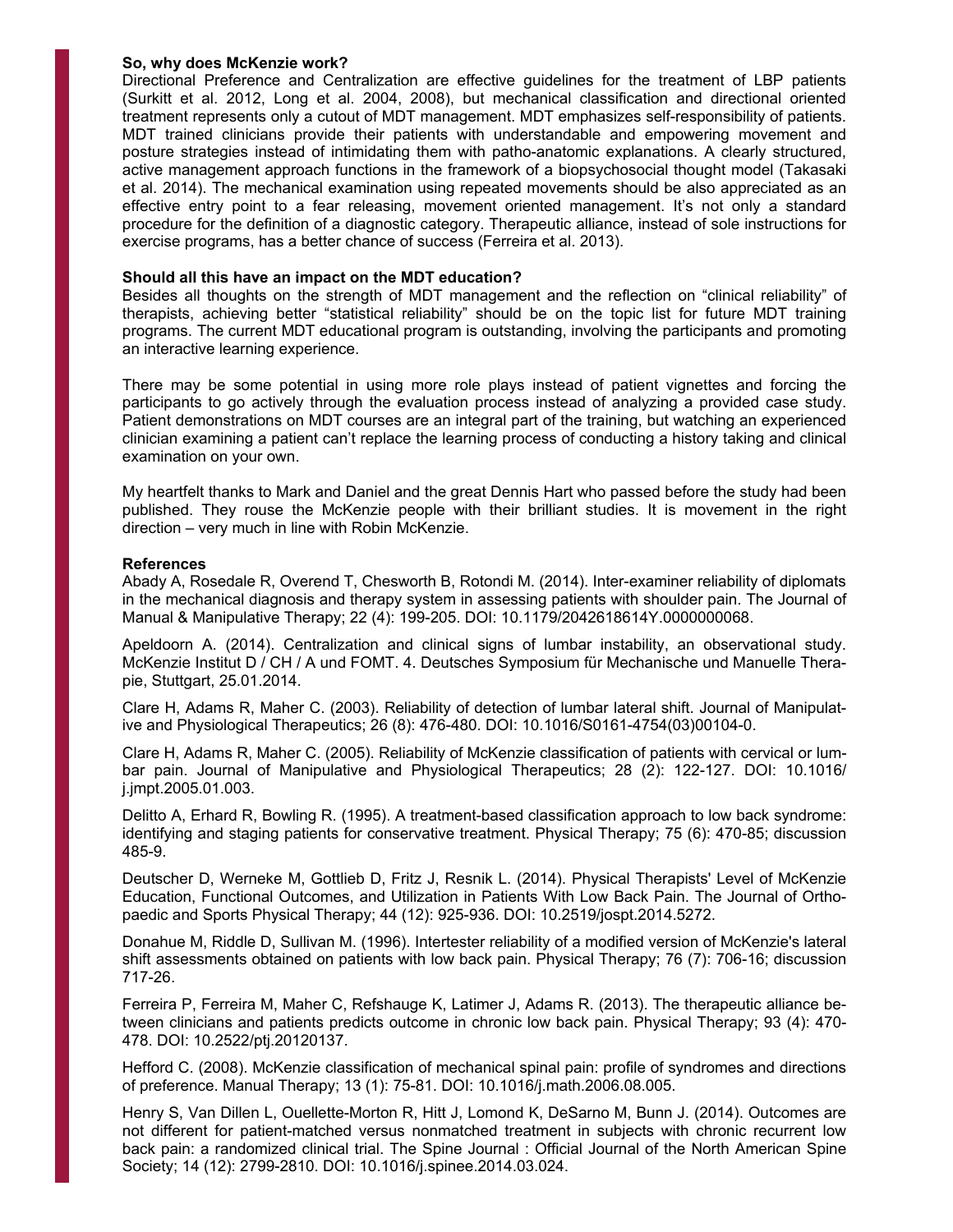Kilby J, Stigant M, Roberts A. (1990). The Reliability of Back Pain Assessment by Physiotherapists, Using a 'McKenzie Algorithm'. Physiotherapy; 76 (9): 579-583. DOI: 10.1016/S0031-9406(10)63053-2.

Kilpikoski S, Airaksinen O, Kankaanpää M, Leminen P, Videman T, Alen M. (2002). Interexaminer reliability of low back pain assessment using the McKenzie method. Spine; 27 (8): E207-14.

Long A, Donelson R, Fung T. (2004). Does it matter which exercise? A randomized control trial of exercise for low back pain. Spine; 29 (23): 2593-2602.

Long A, May S, Fung T. (2008). Specific directional exercises for patients with low back pain: a case series. Physiotherapy Canada. Physiothérapie Canada; 60 (4): 307-317. DOI: 10.3138/physio.60.4.307.

Machado L, Maher C, Herbert R, Clare H, McAuley J. (2010). The effectiveness of the McKenzie method in addition to first-line care for acute low back pain: a randomized controlled trial. BMC Medicine; 8: 10. DOI: 10.1186/1741-7015-8-10.

May S, Aina A. (2012). Centralization and directional preference: a systematic review. Manual Therapy; 17 (6): 497-506. DOI: 10.1016/j.math.2012.05.003.

May S, Littlewood C, Bishop A. (2006). Reliability of procedures used in the physical examination of nonspecific low back pain: a systematic review. The Australian Journal of Physiotherapy; 52 (2): 91-102.

May S, Ross J. (2009). The McKenzie classification system in the extremities: a reliability study using Mckenzie assessment forms and experienced clinicians. Journal of Manipulative and Physiological Therapeutics; 32 (7): 556-563. DOI: 10.1016/j.jmpt.2009.08.007.

Rabin A, Shashua A, Pizem K, Dar G. (2013). The interrater reliability of physical examination tests that may predict the outcome or suggest the need for lumbar stabilization exercises. The Journal of Orthopaedic and Sports Physical Therapy; 43 (2): 83-90. DOI: 10.2519/jospt.2013.4310.

Rabin A, Shashua A, Pizem K, Dickstein R, Dar G. (2014). A clinical prediction rule to identify patients with low back pain who are likely to experience short-term success following lumbar stabilization exercises: a randomized controlled validation study. The Journal of Orthopaedic and Sports Physical Therapy; 44 (1): 6-B13. DOI: 10.2519/jospt.2014.4888.

Razmjou H, Kramer J, Yamada R. (2000). Intertester reliability of the McKenzie evaluation in assessing patients with mechanical low-back pain. The Journal of Orthopaedic and Sports Physical Therapy; 30 (7): 368-83; discussion 384-9. DOI: 10.2519/jospt.2000.30.7.368.

Riddle D, Rothstein J. (1993). Intertester reliability of McKenzie's classifications of the syndrome types present in patients with low back pain. Spine; 18 (10): 1333-1344.

Rosedale R, Rastogi R, May S, Chesworth B, Filice F, Willis S, et al. (2014). Efficacy of exercise intervention as determined by the McKenzie System of Mechanical Diagnosis and Therapy for knee osteoarthritis: a randomized controlled trial. The Journal of Orthopaedic and Sports Physical Therapy; 44 (3): 173-81, A1-6. DOI: 10.2519/jospt.2014.4791.

Seymour R, Walsh T, Blankenberg C, Pickens A, Rush H. (2002). Reliability of Detecting a Relevant Lateral Shift in Patients with Lumbar Derangement: A Pilot Study. Journal of Manual & Manipulative Therapy; 10 (3): 129-135. DOI: 10.1179/106698102790819193.

Surkitt L, Ford J, Hahne A, ; Pizzari T, McMeeken J. (2012). Efficacy of directional preference management for low back pain: a systematic review. Physical Therapy; 92 (5): 652-665. DOI: 10.2522/ ptj.20100251.

Takasaki H, Saiki T, Iwasada Y. (2014). McKenzie Therapists Adhere More to Evidence-Based Guidelines and Have a More Biopsychosocial Perspective on the Management of Patients with Low Back Pain than General Physical Therapists in Japan. OJTR; 02 (04): 173-181. DOI: 10.4236/ojtr.2014.24023.

Werneke M, Hart D.. (2003). Discriminant validity and relative precision for classifying patients with nonspecific neck and back pain by anatomic pain patterns. Spine; 28 (2): 161-166. DOI: 10.1097/01.BRS.0000041580.02041.37.

Werneke M, Hart D, Oliver D, McGill T, Grigsby D, Ward J, et al. (2010). Prevalence of classification methods for patients with lumbar impairments using the McKenzie syndromes, pain pattern, manipulation, and stabilization clinical prediction rules. The Journal of Manual & Manipulative Therapy; 18 (4): 197 -204. DOI: 10.1179/106698110X12804993426965.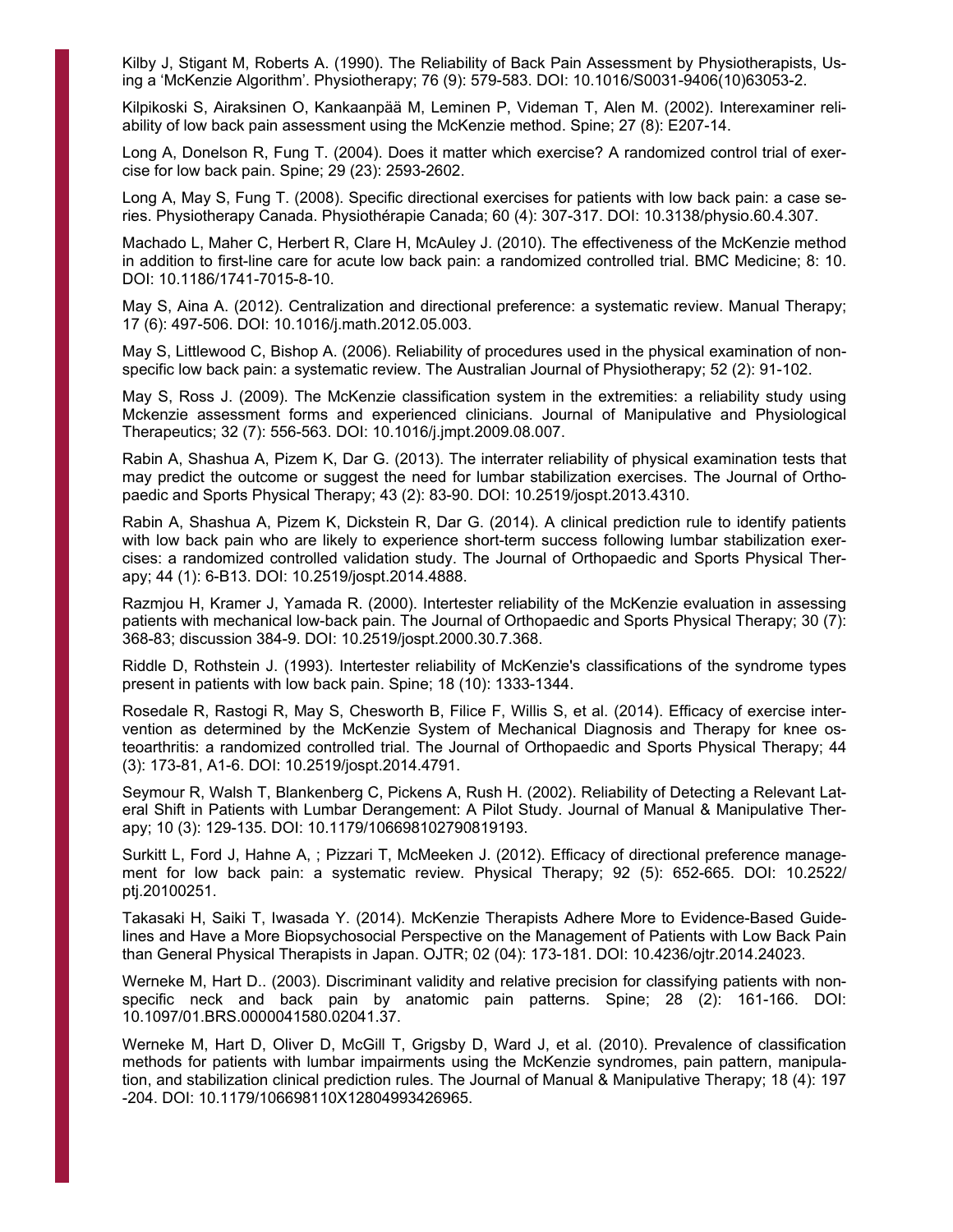

#### **LITERATURE REVIEWS**

#### **Summary and Perspective of Recent Literature**

*Stephen May, PhD, MA, FCSP, Dip. MDT, MSc (UK), Celia Monk, Dip Phys (Otago), Dip. MDT, MNZSP, MINZ and Chris Littlewood, BHSc (Hons), MSc, PhD, Dip. MDT, FHEA*

#### **Deutscher D, Werneke M, Gottlieb D, Fritz J, and Resnik L. (2014). Physical Therapists' level of McKenzie education, functional outcomes, and utilisation in patients with low back pain.** *Journal of Orthopaedic and Sports Physical Therapy;* **44(12):925 – 936**

#### **Objective:**

To examine the relationship between the level of McKenzie education of physical therapists, patient functional outcomes and number of treatments given.

#### **Design:**

A longitudinal, prospective observational cohort

#### **Setting:**

The Physical Therapy Service, Maccabi Healthcare Services, Tel Aviv, Israel. This study involved staff and patients from 72 out-patient clinics throughout Israel.

#### **Patients:**

Inclusion criteria for the patients:

- Treated by the same Physical Therapist throughout the episode of care
- 18 years of age and older
- Lumbar spine was primary musculoskeletal impairment on admission to treatment
- Independently completed the lumbar-specific computerised adaptive test (LCAT)
- Had two or more treatments during their episode of care
- Was discharged from treatment

Inclusion criteria for the Physical Therapists:

- No formal MDT training prior to the study commencement
- Had worked for the Maccabi Healthcare services for at least one year
- Had at least one year's experience of working with patients with low back pain
- Participated in at least a Part A course during the study period
- Had an overall completion rate for patients of 40% or more
- Had at least 30 patients in the data set with completed episodes of care

#### **Intervention:**

The Maccabi Healthcare Service routinely collects data for all patients attending its 72 clinics throughout Israel. This study analysed data from patients who fit the inclusion criteria from April 2006 to December 2012.

As the objective of the study was to determine if having MDT training affected treatment outcomes, the MDT educational status for each treating therapist was also collected for that time of treatment. Normal treatment protocols were followed, and treatment given was determined by the therapist in accordance to the clinical reasoning process. On discharge, the patients completed the LCAT again to demonstrate any change in their functional status.

#### **Main Outcome Measures:**

- 1. The level of MDT training of the treating therapist at the time of the episode of care. This was one of six levels – no training, Part A only, to Part B, to Part C, to Part D, or Credentialed.
- 2. The Functional Status outcome for the patient at the end of the episode of care
- 3. The number of treatments required to achieve that Functional Status outcome.

#### **Main Results:**

There were 195 physical therapists from 72 out-patient clinics throughout Israel who met the inclusion criteria over the six year study period. They all commenced the study with no training, and 29 completed the MDT educational programme through to Credentialed level.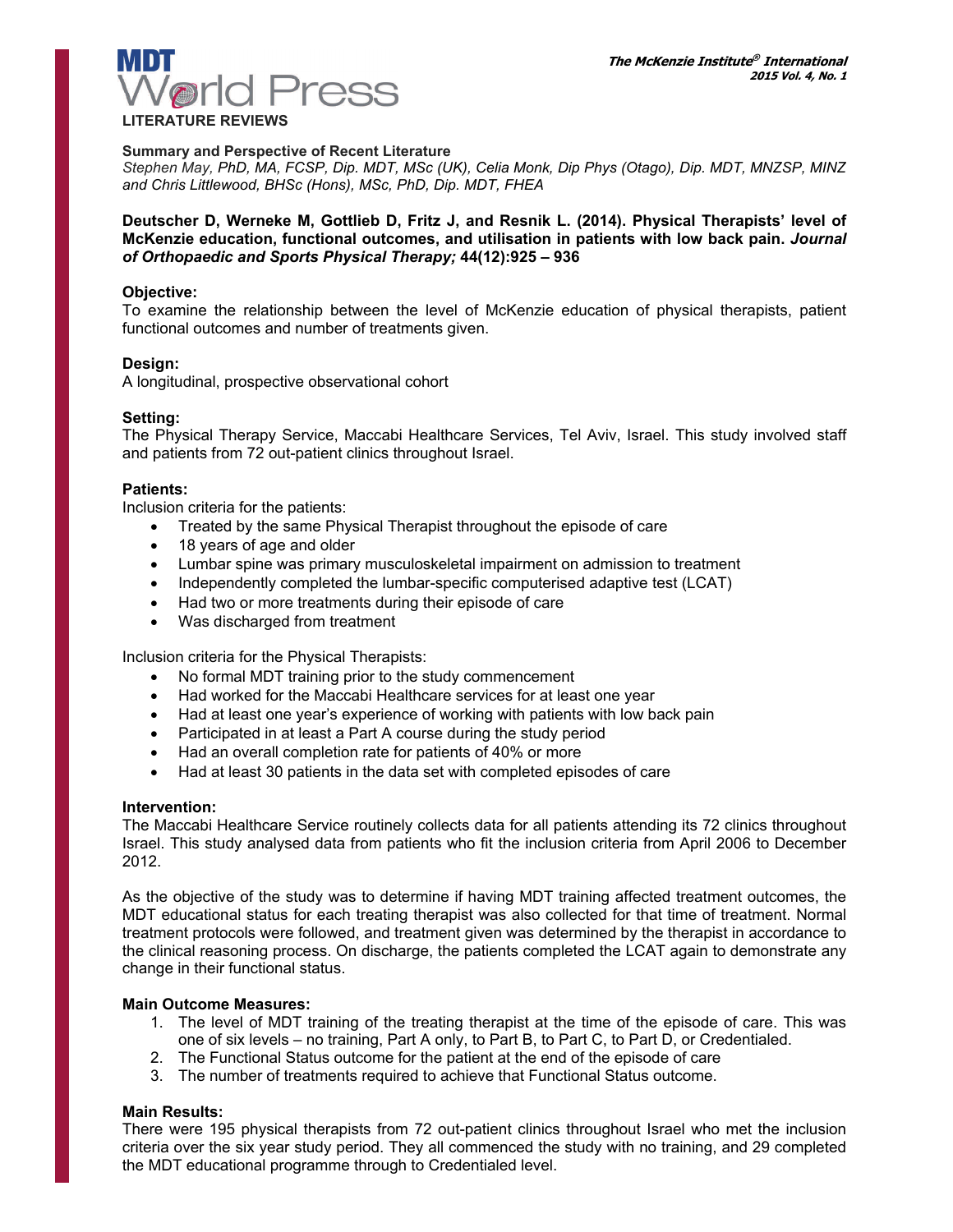

There were 20,882 patients involved in the study over the six year period.

After controlling for a number of comorbidities and treatment-related confounders, all MDT educational levels were significantly (p<0.001) associated with better functional outcomes compared to no training. There was an additional 0.7 to 1.3 Functional Status score improvement at discharge compared to no MDT education, with no significant differences between educational levels.



The number of treatments per episode of care was lower for patients treated by Physical Therapists with any MDT education compared to those with no training, by 0.6 to 0.9 fewer visits. Between 11% and 13% fewer visits for those treated by Physical Therapists with a MDT education level of Part C and above.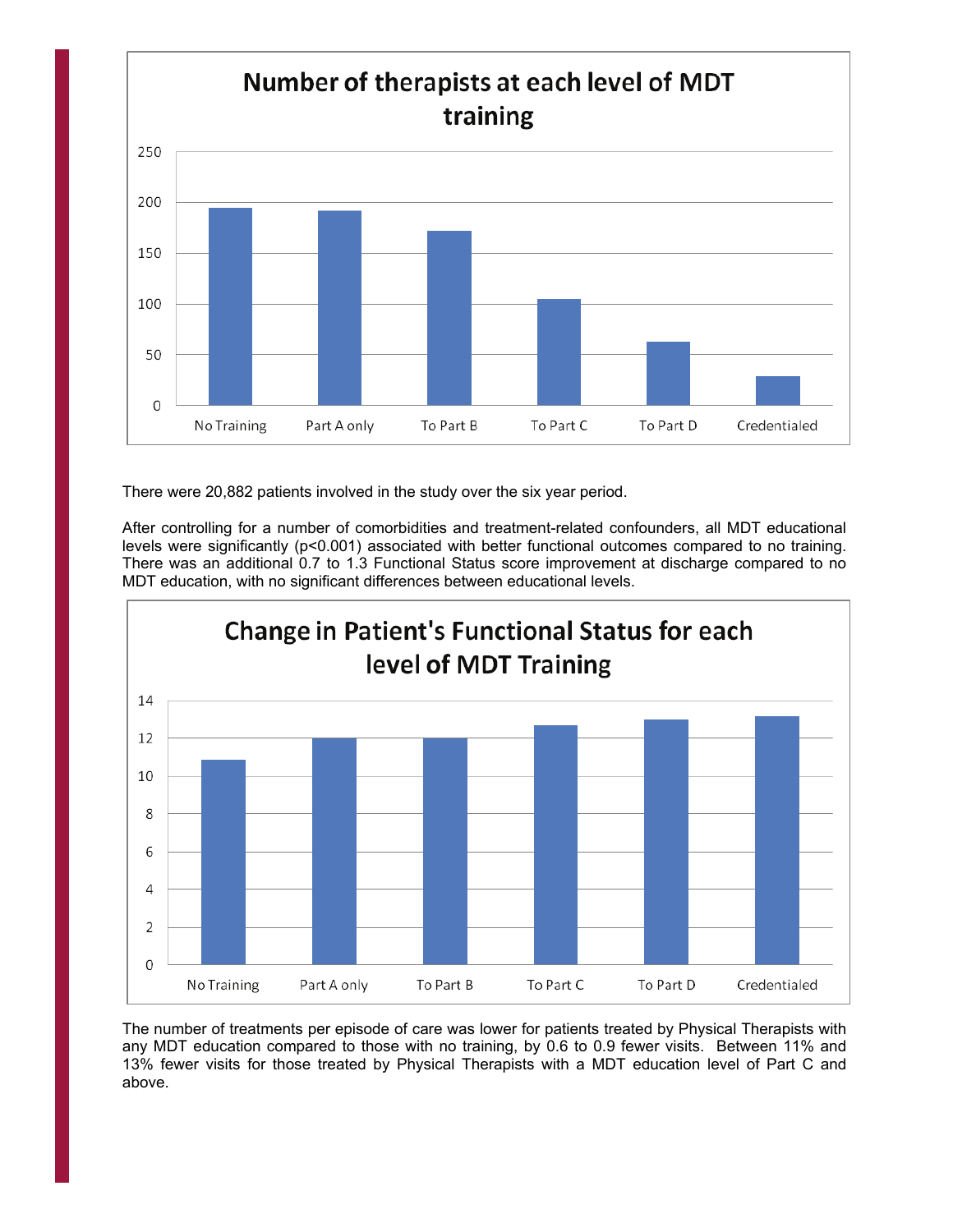

The small improvements in better functional outcomes for less treatments represented a 1.5% to 3% improved efficiency of the overall Maccabi Physical Therapy Health Service.

#### **Conclusions:**

Functional outcomes for patients receiving treatment for low back pain were higher for patients treated by Physical Therapists who had received any level of MDT training compared to those who had received no training. Additionally, patients who received treatment from therapists with MDT training had 0.6 – 0.9 fewer treatments, with the fewest treatments being given by therapists who had completed Parts C, D or were Credentialed therapists.

#### **Comments:**

This large study, involving 195 physical therapists and 20,882 patients in 72 clinics over a six year period, demonstrated the greatest difference in functional outcome and number of treatments given between no level of MDT training and completing only the Part A course. While the functional outcome only improved by one point, the number of treatment sessions fell by 1.5. These findings suggested some effectiveness of the Part A course content and delivery as the therapists were able to effectively apply their new knowledge and gain clinical improvements in their own settings immediately. Due to the large scale of this study, it has the statistical power for these findings to be reliable, so McKenzie Institute branches could potentially utilise these findings in their marketing strategies.

As with any study, there are limitations. We need to be careful that we use the information correctly, as the findings demonstrate that the more MDT training a therapist received the better their outcomes, but we do not know whether this was because of specific MDT treatment given or a increased level of confidence or clinical reasoning skills in the therapists, or merely chance.

This study also demonstrates the value in having electronic data collection for all patients, to enable these large scale studies to be performed without disrupting the normal treatment provided by a clinic. With the development and implementation of electronic patient management systems throughout the world, there is the potential for similar data to be collected by the many MDT credentialed therapists internationally. That is a very exciting thought and a potential for some very powerful research in the near future.

<http://www.jospt.org/doi/abs/10.2519/jospt.2014.5272#.VQbecONEi70>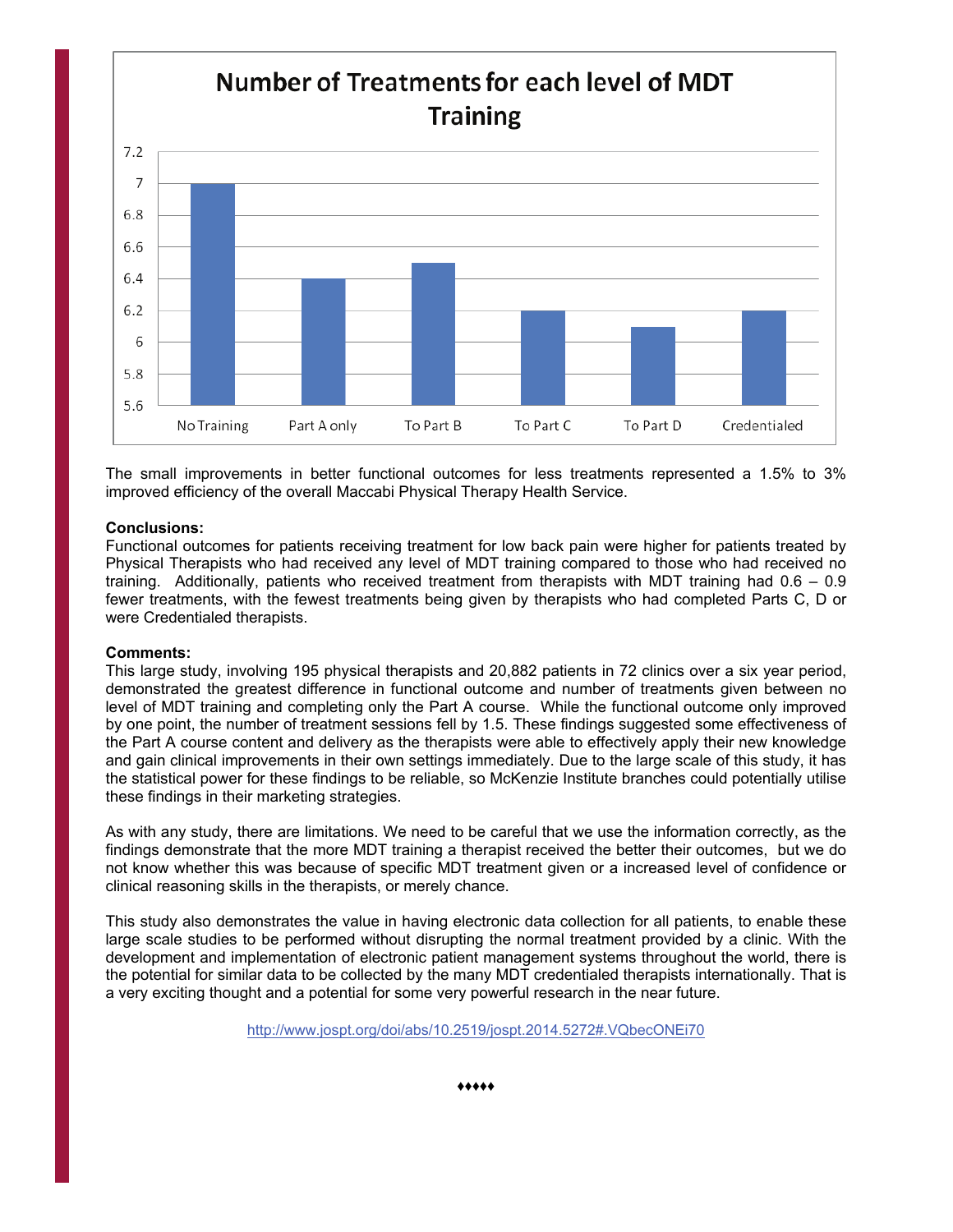**Rohlmann A, Conmuller T, Dreischarf M, et al. (2014). Measurement of the number of lumbar spinal movements in the sagittal plane in a 24-hour period.** *European Spine Journal;* **23:2375-2384. DOI 10.1007/s00586-014-3588-0** 

#### **Objective:**

The objective of this study was to measure the spinal movements in a 24-hour period of typical daily activities in asymptomatic individuals.

#### **Design:**

This study was a prospective design using data collected from an earlier study in 2012. In this earlier study, the reliability of the measurement tool was validated, and data collected.

#### **Setting:**

Julius Wolff Institute - Berlin, Germany

#### **Patients:**

429 subjects were involved in the initial study. The inclusion criteria were that the subjects had not had low back pain for the past six months and had not had spinal surgery. 208 of these subjects were then asked to wear the measurement tool for a 24 hour period to gather data for this study.

#### **Intervention:**

The Epionics SPINE measurement system was applied to each subject. This measurement tool consisted of two strips of 12 sensors which were taped to the skin to the left and right of the spine, at a mid-line distance of 15 cm. The base of each strip was at the level of the posterior superior iliac spine, with the top reaching approximately to the mid-thoracic region, depending on the height of the subject.

To calibrate each measurement tool and to gather the baseline measurements, the subjects were instructed to perform movements that achieved full spinal flexion and extension, left and right lateral bending, and left and right rotation. The subjects then returned to their normal daily activities, except for bathing to ensure the sensor strips remained in full contact with the skin. After a 24 hour period, the subjects returned and the data was downloaded and stored on a computer before being analysed.

#### **Main Outcome Measures:**

- 1. Number of movements within the flexion range of the lumbar spine
- 2. Number of movements within the extension range of the lumbar spine
- 3. The amount of time the subjects spent within certain ranges of the total ROM

#### **Main Results:**

Demographics:

| Total number of subjects | 208                    |
|--------------------------|------------------------|
| Number of females        | 115                    |
| Number of males          | 93                     |
| Aged 20-34 years old     | 92                     |
| Aged $36 - 50$ years old | 74                     |
| Aged 51-75 years old     | 42                     |
| Median BMI               | 22.6 kg/m <sup>2</sup> |

The median total number of movements with a change in the lordosis angle (LA) greater than 5 degrees was approximately 4,400 within the 24 hour period. Most of these occurred within a small range of movement.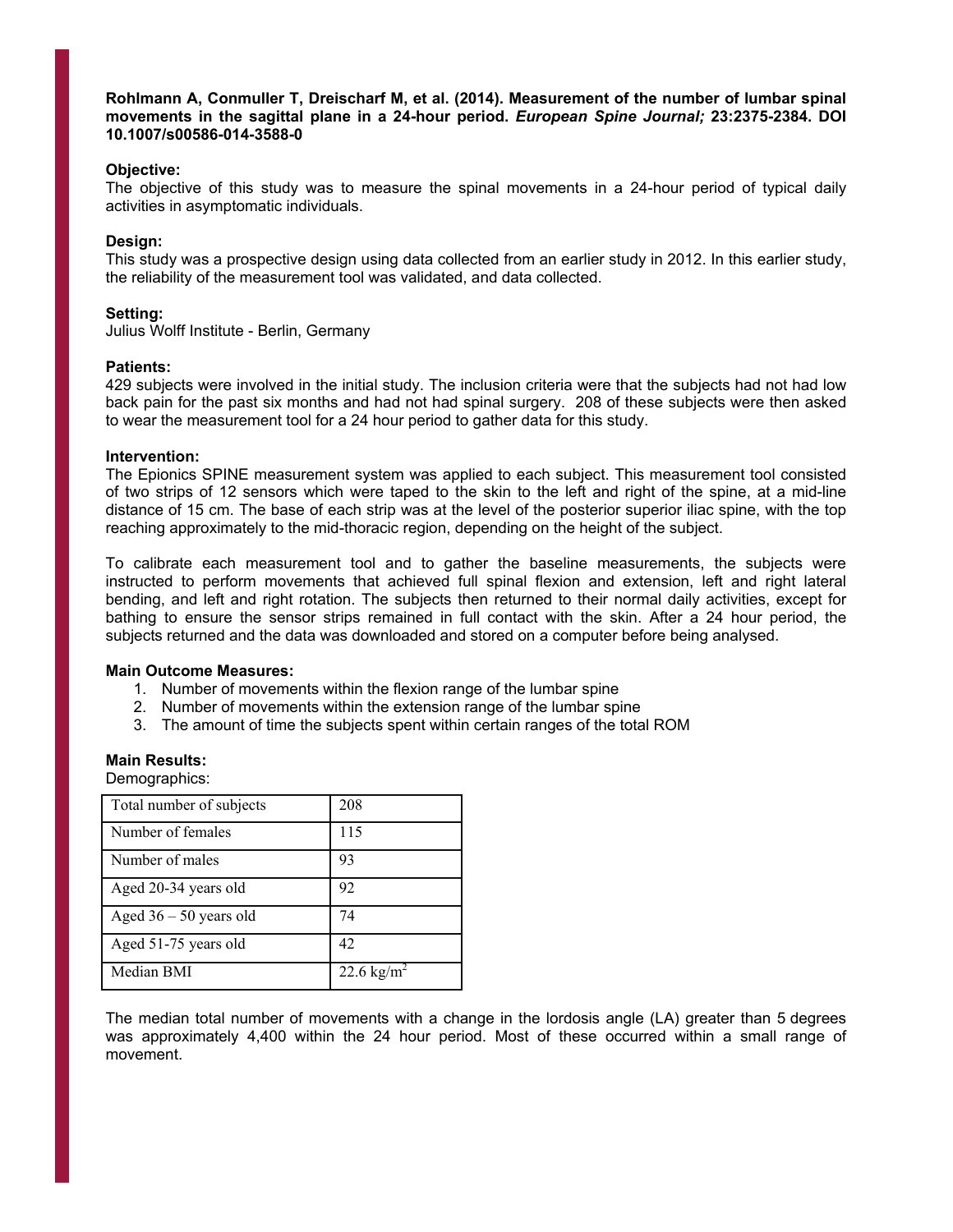

It is important to note that a change of LA does not indicate flexion or extension, as the change in angle was relative to the previous position, not relative to standing erect.

On average, full flexion was achieved 50 times within the 24 hour period, whereas full extension was achieved 0 times. 94% of the day was spent in the 0-50 degree range of flexion and 2% of the day (24 minutes) was spent in any extension relative to the standing position.



The BMI ranged from 17 to 26 kg/m<sup>2</sup> and had no significant effect on the number of LA changes. Females performed significantly more (29%) movements than males (4,978 for females, 3,846 for males). Age had a minor effect on the number of movements for males, with fewer movements in the older group. Age had no effect on the number of movements that females performed.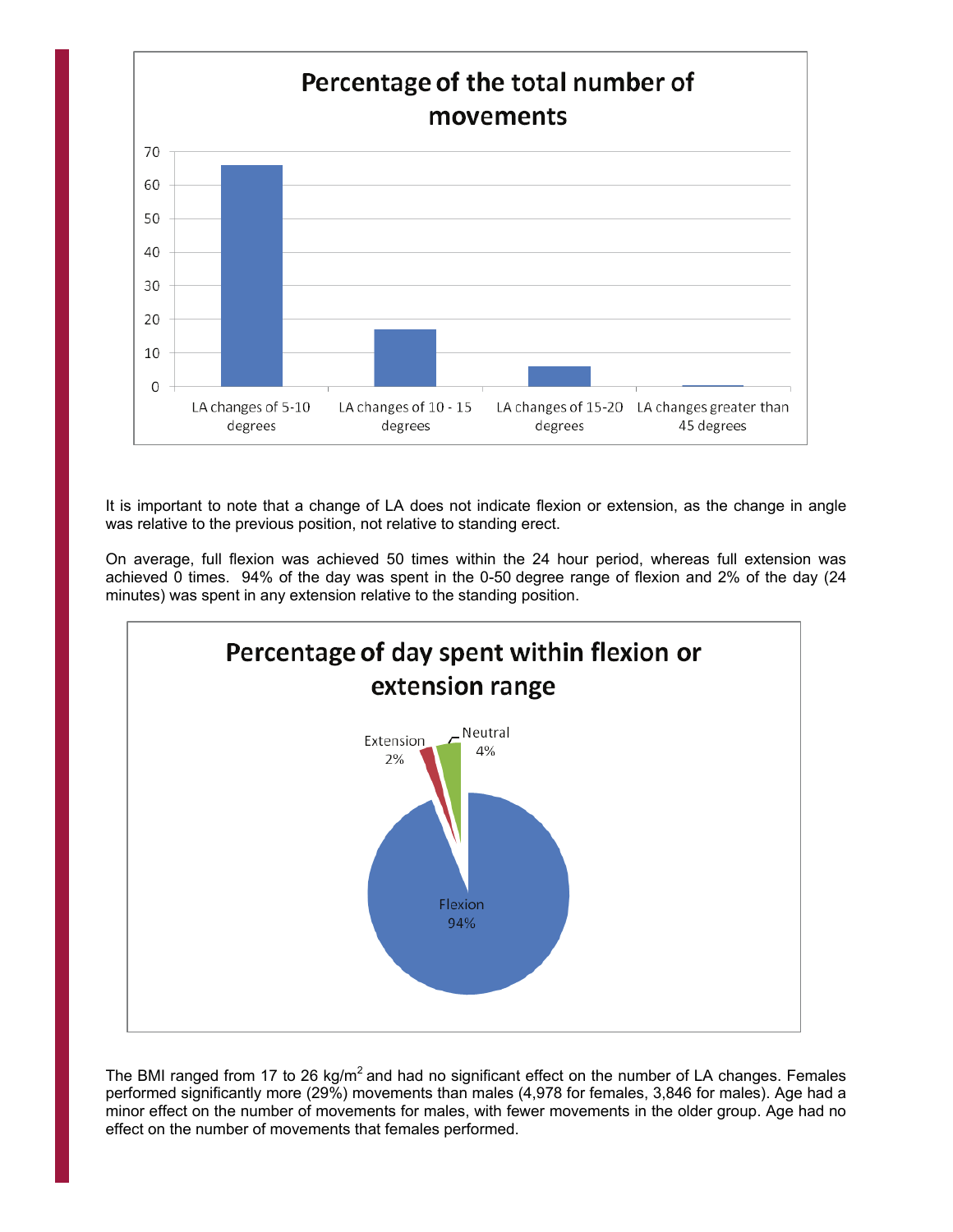#### **Conclusions:**

The data illustrated the predominantly small range of movement of the spine during normal daily activities, the small amount of time spent in extension, and the majority of time spent in flexion.

#### **Comments:**

This study provided information about the type of movements of the lumbar spine performed by individuals without symptoms over a 24-hour period, and the proportion of time spent in flexion and extension. For MDT clinicians, it is not a surprise that only 2% of the day is spent in extension, and none of that time spent in full extension, compared to 50 times that the spine is fully flexed forwards, and 94% of the time spent in flexion.

An interesting observation was that 66% of the movements occurred within a very small range – only 5 to 10 degrees of movement. It appears that those movements are occurring within the flexion range, but of course may not be at full end-range. It is good to finally have some evidence about the number of movements and the type of movements that an individual without symptoms performs in a normal 24 hour period. What this research does not tell us, and nor did it attempt to do so, is if individuals with symptoms have a different movement pattern.

<http://link.springer.com/article/10.1007/s00586-014-3588-0>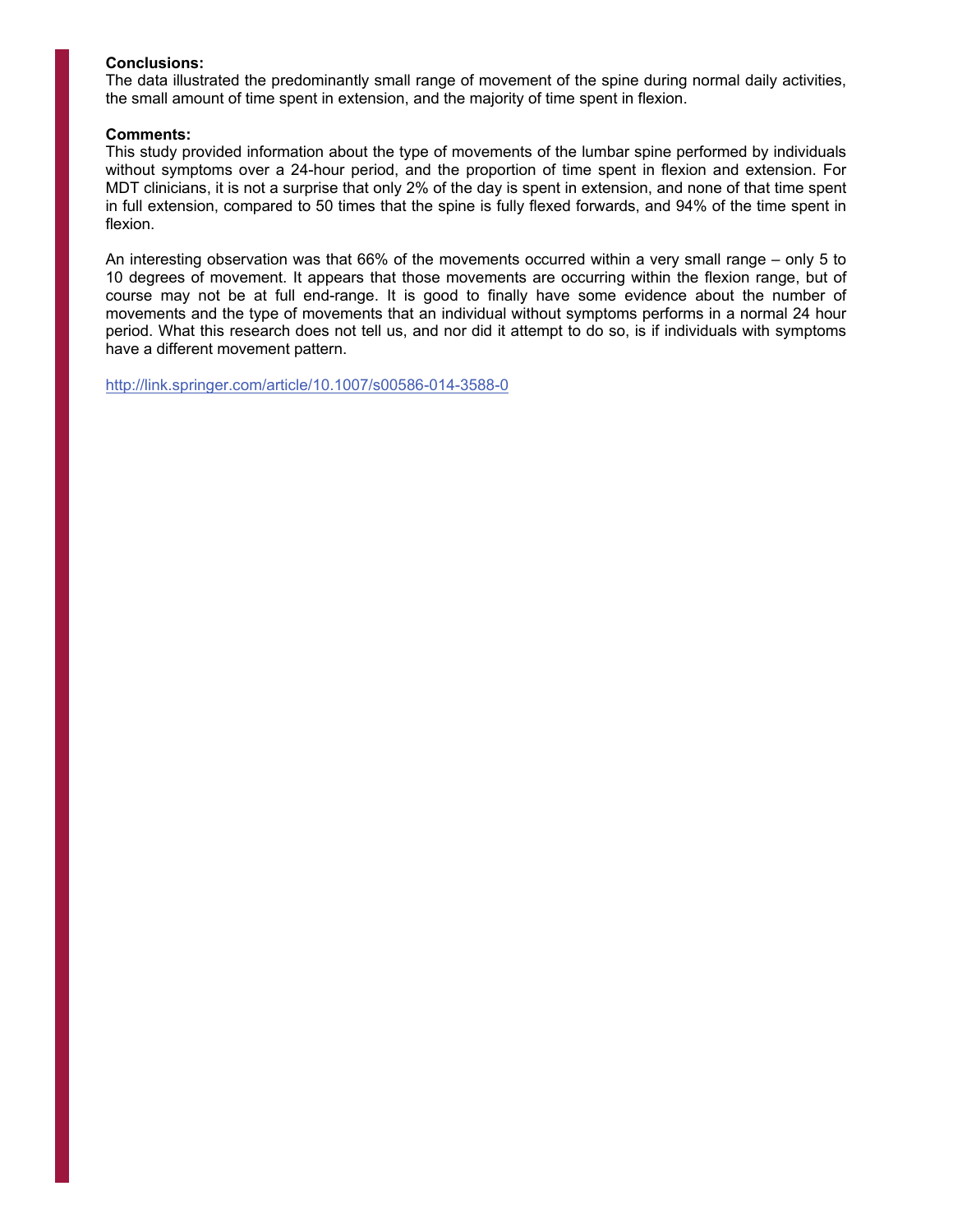

#### **BUSINESS & MARKETING CORNER**

#### **Incorporating Outcomes Makes Total Sense!**

*David Gallegos, ATC, Cert. MDT and Denise Campbell, PT, OCS, ATC, Dip. MDT*

We hear it in every MDT course and discuss it with our patients daily, but I challenge you to reflect on patient empowerment and active patient involvement as 'operational principles' in both patient care and practice management. We have come to realize in 20 years of practicing MDT an excitingly unique principle in MDT vs. Non-MDT clinicians and even in great MDT vs. good MDT clinicians. The ability to serve as the agent for patient-involved decision making, clinician and patient education, injury prevention, and what we feel most important, is the sense of enjoyment achieved when helping in ways that transform the relationship from provider/patient to coach/teammate.

On a practice management level, this sense of duty is supported by the use of outcome tools. Many articles and discussions center on the use of outcomes to drive contract negotiations, greater reimbursement, justification of cash-based service models and competitive marketing strategies. These are great and much needed, but the true benefit of incorporating outcomes into MDT practice is the ability to improve patient care and extend the patient empowerment principle.

The shift in healthcare towards a value-driven pay for performance paradigm has highlighted the need to demonstrate and validate positive physical therapy outcomes. The McKenzie Method (MDT) has readily demonstrated positive patient outcomes and placed focus on validation through a commitment to research, study and publication. The new model will value these facets, but will require clear patient outcomes' reporting and an independent third party confirmation process.

Focus on Therapeutic Outcomes Inc. (FOTO) is a physical therapy outcome management system primed to support the MDT impact. FOTO is a patient-centered outcomes tool that provides a functional intake score and tracking through repeat assessments. The system is unique in that the outcomes report provides insight into psychosocial factors, predictive data on expected outcome scores, patient satisfaction and total expected visits / cost. The six million plus patient data sets allow for accurate prediction through risk

adjusted scores. Age, chronicity, comorbities, gender, fear, and severity are included in risk adjusting the data to created accurate predictions. The most valuable benefit of FOTO is the MDT specific data. Mark Werneke, PT, DPT, Dip. MDT, SCS, OCS, CSCS has helped developed a MDT category that allows tracking of MDT trained clinician outcomes against national PT averages. At a cost of \$25 per month for unlimited use, the potential benefit of a focused MDT-FOTO relationship is critical in establishing the unique MDT value.

Business development, staffing recruiting and marketing will be much easier with third party verified excellence. Practice differentiation is a fundamental piece to opening new doors and creating conversations with previously inaccessible parties. United Insurance Group is currently keeping outcome and utilization data on all involved practices and staff. Knowing your data provides you the understanding needed to make contract negotiation decisions, accepting new contracts or even predict your success in a cash-based model. Either we keep our data and make decisions or it will be kept for us with resulting top down mandates. FOTO has made it easy with website widgets and smart phone apps that allow practices to clearly demonstrate their unique MDT value.



Best Practices we have identified that fit within our practice mission are:

- All applicable patients complete an outcome assessment prior to seeing the clinician. Many of these are emailed to the patient and completed before they report for their evaluation.
- The clinician has a printed copy of the reports with any medical referrals to be utilized as part of the baseline assessment process and in Day One patient education. In addition to an EMR copy, the print-out helps to drive home the importance to the patient.